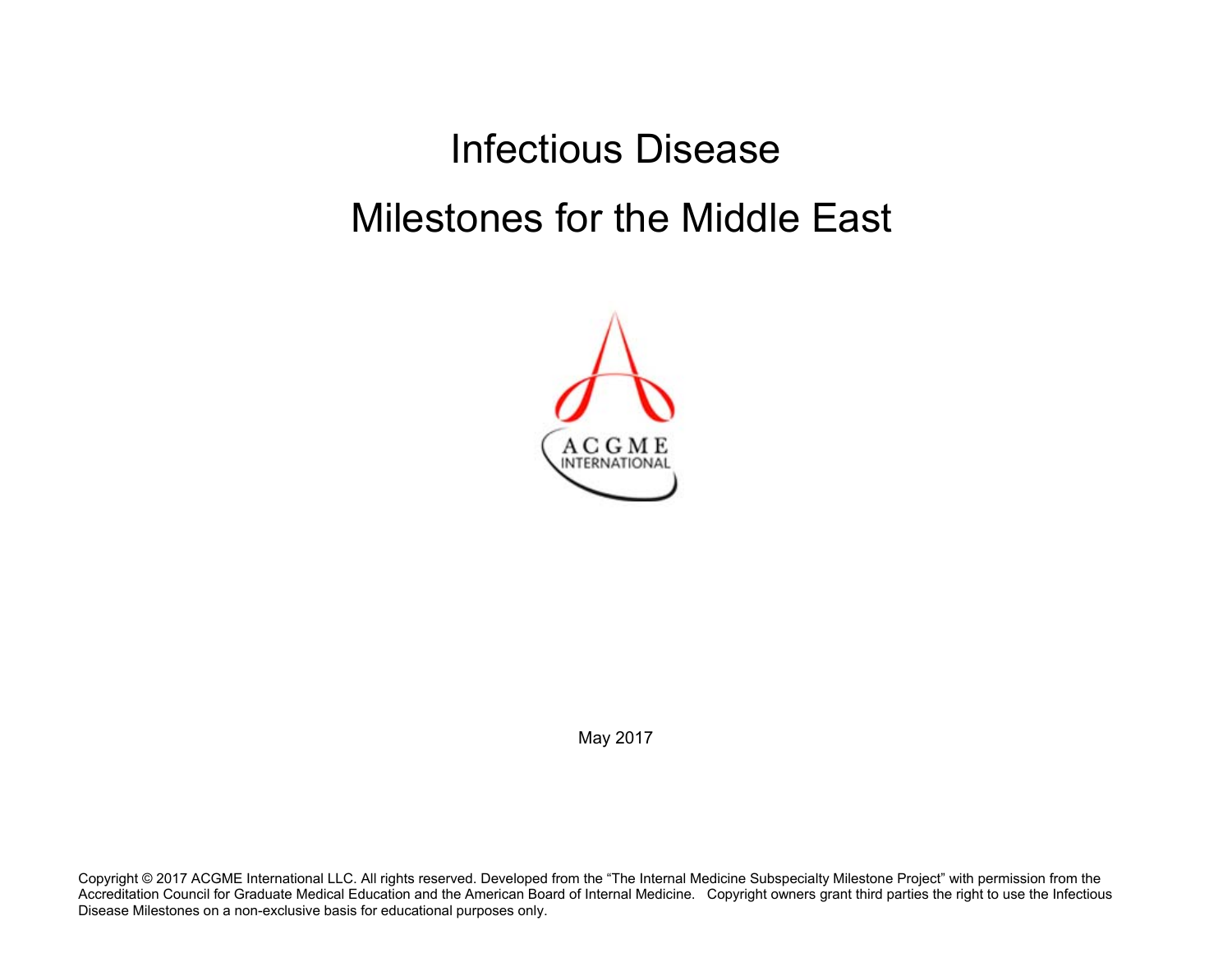## The Infectious Disease Milestones for the Middle East

The Milestones are designed only for use in evaluation of fellows in the context of their participation in ACGME-I-accredited fellowship programs. The Milestones provide a framework for the assessment of the development of the fellow in key dimensions of the elements of physician competency in a subspecialty. They neither represent the entirety of the dimensions of the six domains of physician competency, nor are they designed to be relevant in any other context.

Copyright © 2017 ACGME International LLC. All rights reserved. Developed from the "The Internal Medicine Subspecialty Milestone Project" with permission from the Accreditation Council for Graduate Medical Education and the American Board of Internal Medicine. Copyright owners grant third parties the right to use the Infectious Disease Milestones on a non-exclusive basis for educational purposes only.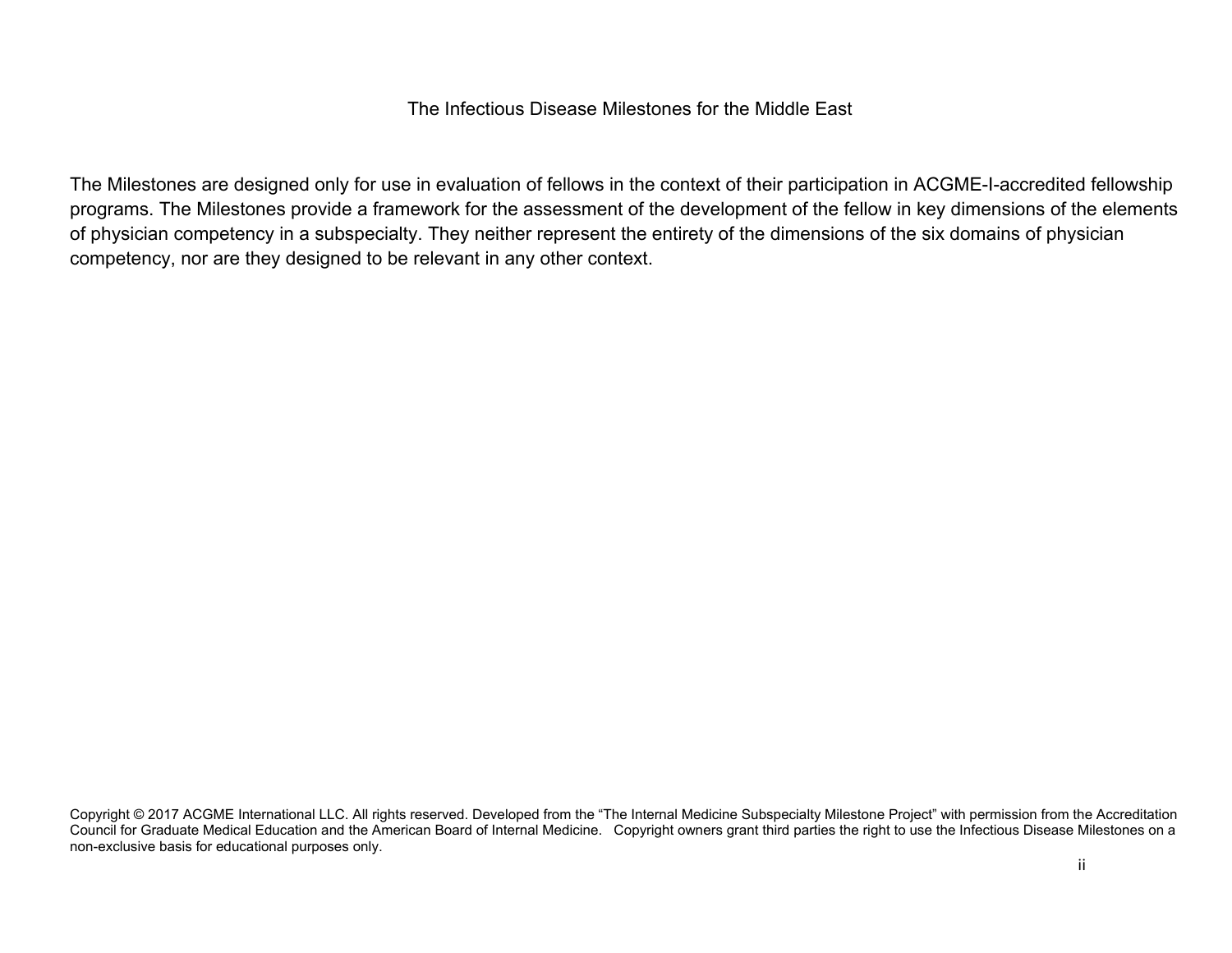## **Milestones Reporting**

This document presents milestones designed for programs to use in semi-annual review of fellow performance and reporting to the ACGME-I. Milestones are knowledge, skills, attitudes, and other attributes for each of the ACGME-I competencies organized in a developmental framework from less to more advanced. They are descriptors and targets for fellow performance as a learner moves from entry into their program through graduation.

For each period, review and reporting will involve selecting milestone levels that best describe each fellow's current performance and attributes. Milestones are arranged in numbered levels. Tracking from "Critical Deficiencies"/"Level 1" to "Aspirational"/"Level 5" is synonymous with moving from novice to expert in the subspecialty. These levels do not correspond with time in the educational program. Dependent upon previous education and experience, fellows may enter a program at varying points in the Milestones.

Selection of a level implies that the fellow substantially demonstrates the milestones in that level, as well as those in lower levels (see the diagram on page v).

**Critical Deficiencies/Level 1:** These learner behaviors are not within the spectrum of developing competence. Instead, they indicate significant deficiencies in a resident's performance.

 **Column 2/Level 2:** Describes behaviors of an early learner.

**Column 3/Level 3:** Describes behaviors of a fellow who is advancing and demonstrating improvement in performance related to the Milestones.

**Ready for Unsupervised Practice/Level 4:** Describes behaviors of a fellow who substantially demonstrates the milestones identified for a physician who is ready for unsupervised practice. This column is designed as the graduation target, but the fellow may display these milestones at any point during the educational program.

**Aspirational/Level 5:** Describes behaviors of a fellow who has advanced beyond those milestones that describe unsupervised practice. These milestones reflect the competence of an expert or role model and can be used by programs to facilitate further professional growth. It is expected that only a few exceptional fellows will demonstrate these behaviors.

Copyright © 2017 ACGME International LLC. All rights reserved. Developed from the "The Internal Medicine Subspecialty Milestone Project" with permission from the Accreditation Council for Graduate Medical Education and the American Board of Internal Medicine. Copyright owners grant third parties the right to use the Infectious Disease Milestones on a non-exclusive basis for educational purposes only.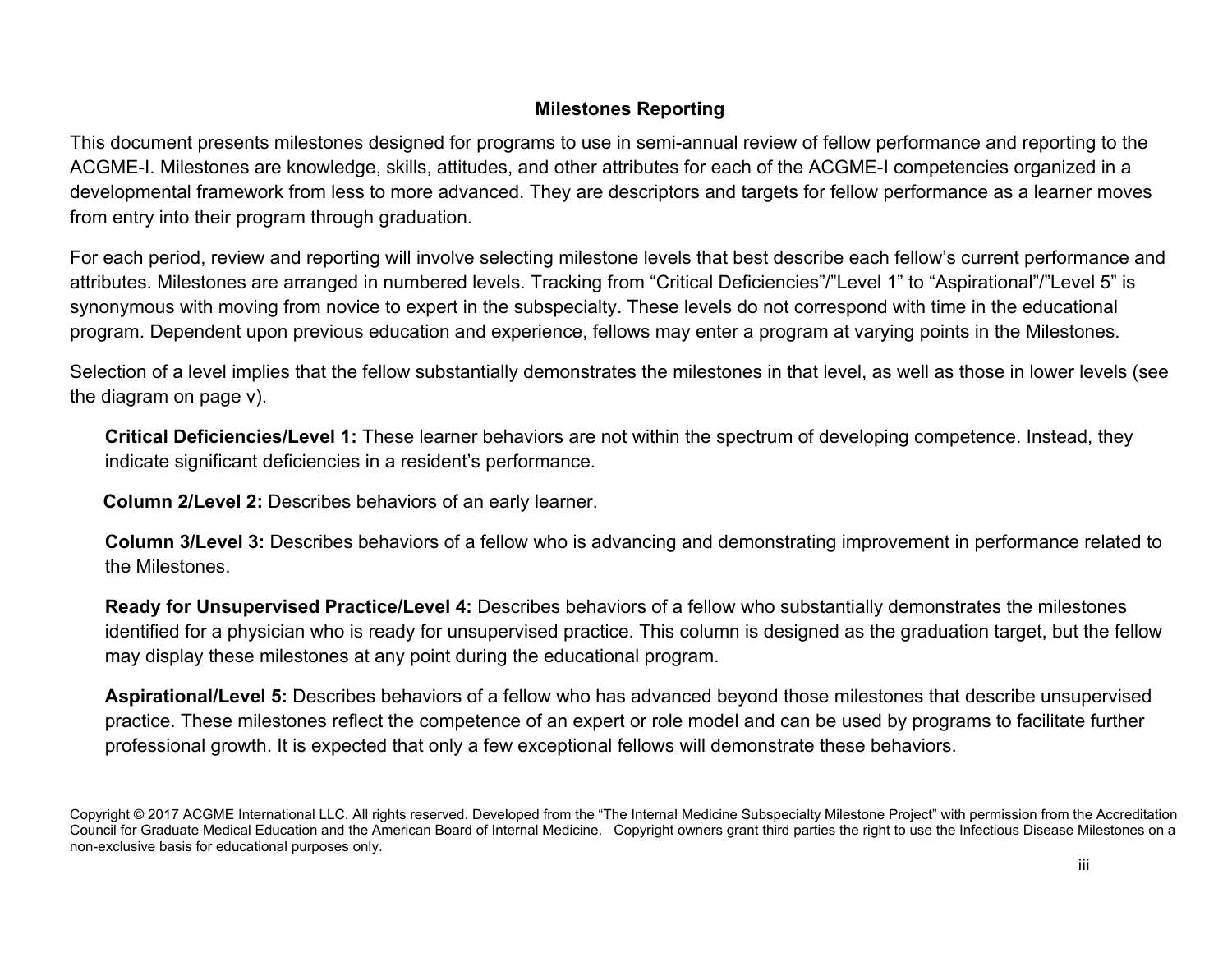## **Additional Notes**

The "Ready for Unsupervised Practice" Milestones are designed as the graduation *target* and *do not* represent a graduation *requirement*. Making decisions about readiness for graduation is the purview of the program director. Study of Milestones performance data will be required before the ACGME-I and its partners will be able to determine whether milestones in the first four levels appropriately represent the developmental framework, and whether Milestone data overall are of sufficient quality to be used for highstakes decisions.

*Answers to Frequently Asked Questions about Milestones are posted on the ACGME-I website.*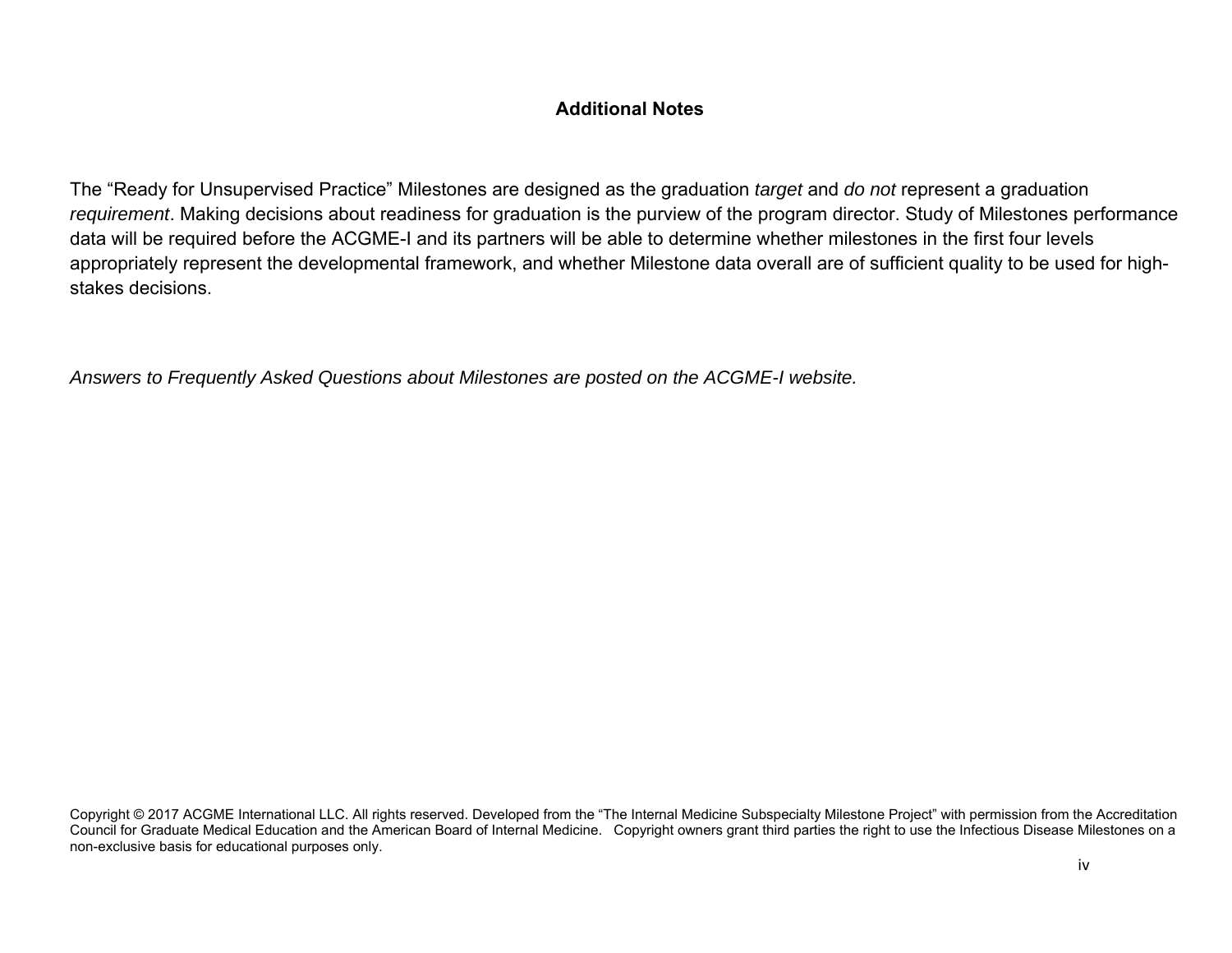The diagram below presents an example set of milestones for one sub-competency in the same format as the ACGME-I Report Worksheet. For each reporting period, a learner's performance on the milestones for each sub-competency will be indicated by selecting the level of milestones that best describes that learner's performance in relation to those milestones.

| Systems-Based Practice 1: Patient Safety and Quality Improvement                                                                                           |                                                                                                                                   |                                                                                                                                                                                                      |                                                                                                                         |                                                                                                                       |  |
|------------------------------------------------------------------------------------------------------------------------------------------------------------|-----------------------------------------------------------------------------------------------------------------------------------|------------------------------------------------------------------------------------------------------------------------------------------------------------------------------------------------------|-------------------------------------------------------------------------------------------------------------------------|-----------------------------------------------------------------------------------------------------------------------|--|
| <b>Critical Deficiencies</b>                                                                                                                               |                                                                                                                                   |                                                                                                                                                                                                      | <b>Ready for Unsupervised</b><br>Practice                                                                               | Aspirational                                                                                                          |  |
| Demonstrates knowledge<br>of common patient safety<br>events                                                                                               | Identifies system factors<br>that lead to patient safety<br>events                                                                | Participates in analysis of<br>patient safety events<br>(simulated or actual)                                                                                                                        | Conducts analysis of<br>patient safety events and<br>offers error prevention<br>strategies (simulated or<br>actual)     | Actively engages teams<br>and processes to modify<br>systems to prevent patient<br>safety events                      |  |
| Demonstrates knowledge<br>of how to report patient<br>safety events                                                                                        | Reports patient safety<br>events through institutional<br>reporting systems (actual<br>or simulated)                              | Participates in disclosure<br>of patient safety events to<br>patients and families<br>(simulated or actual)                                                                                          | Discloses patient safety<br>events to patients and<br>families (simulated or<br>actual)                                 | Role models or mentors<br>others in the disclosure of<br>patient safety events                                        |  |
| Demonstrates knowledge<br>of basic quality<br>improvement<br>methodologies and metrics                                                                     | Describes local quality<br>improvement initiatives<br>(e.g., community<br>vaccination rate, infection<br>rate, smoking cessation) | Participates in local<br>quality improvement<br>initiatives                                                                                                                                          | Demonstrates the skills<br>required to identify.<br>develop, implement, and<br>analyze a quality<br>improvement project | Creates, implements, and<br>assesses quality<br>improvement initiatives at<br>the institutional or<br>community level |  |
|                                                                                                                                                            |                                                                                                                                   |                                                                                                                                                                                                      |                                                                                                                         |                                                                                                                       |  |
| Comments:                                                                                                                                                  |                                                                                                                                   |                                                                                                                                                                                                      |                                                                                                                         | Not Yet Assessable                                                                                                    |  |
| Selecting a response box in the middle<br>of a level implies that milestones in<br>that level and in lower levels have been<br>substantially demonstrated. |                                                                                                                                   | Selecting a response box on the line in<br>between levels indicates that milestones in<br>lower levels have been substantially<br>demonstrated as well as some milestones in<br>the higher level(s). |                                                                                                                         |                                                                                                                       |  |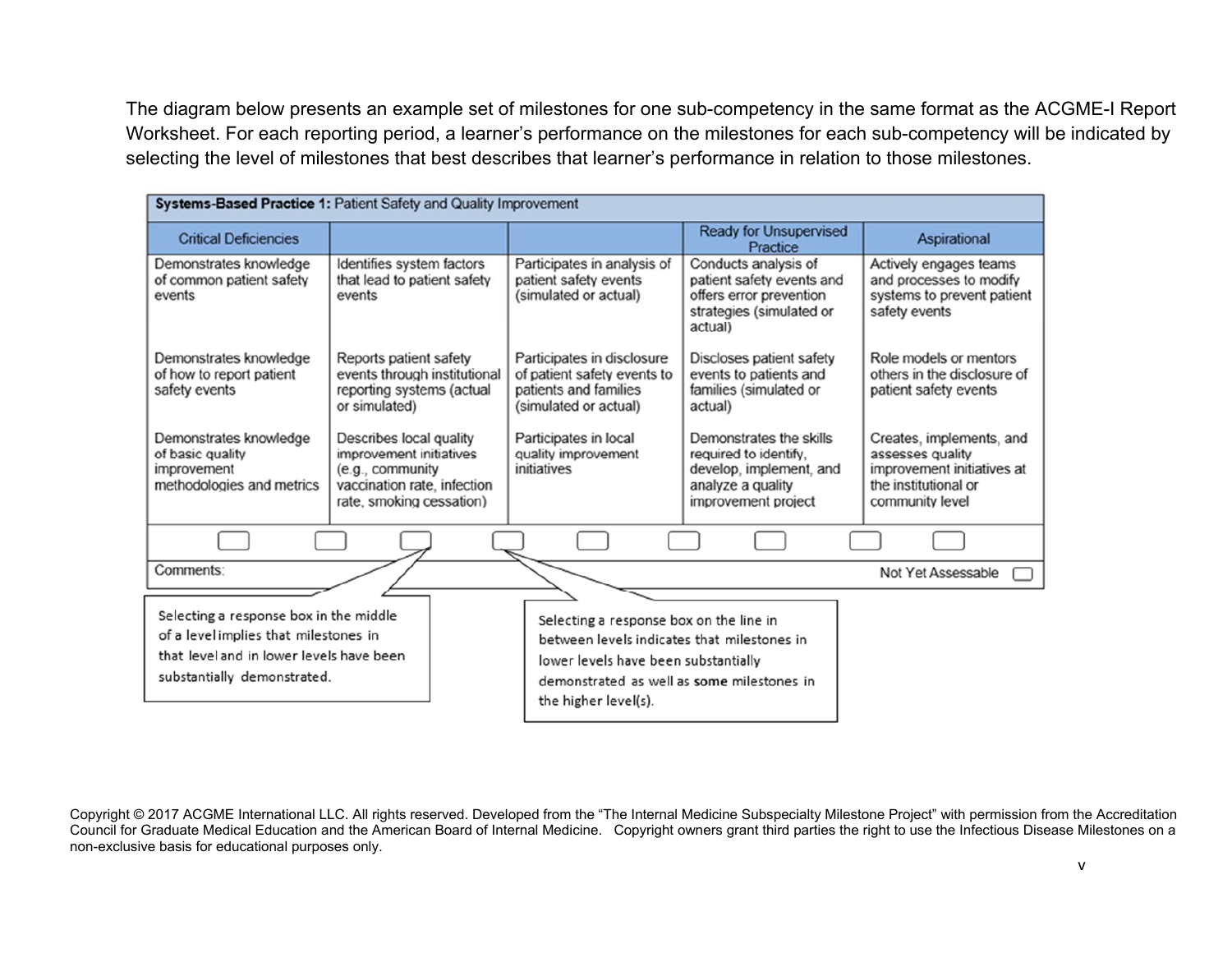| Patient Care 1: Gathers and Synthesizes Essential and Accurate Information to Define Each Patient's Clinical Problem(s)                                |                                                                                                                     |                                                                                                                                                                        |                                                                                                                             |                                                                                                                                                         |  |
|--------------------------------------------------------------------------------------------------------------------------------------------------------|---------------------------------------------------------------------------------------------------------------------|------------------------------------------------------------------------------------------------------------------------------------------------------------------------|-----------------------------------------------------------------------------------------------------------------------------|---------------------------------------------------------------------------------------------------------------------------------------------------------|--|
| <b>Critical Deficiencies</b>                                                                                                                           |                                                                                                                     |                                                                                                                                                                        | <b>Ready for Unsupervised</b><br><b>Practice</b>                                                                            | Aspirational                                                                                                                                            |  |
| Does not or is<br>inconsistently able to<br>collect accurate historical<br>data                                                                        | Consistently acquires<br>accurate and relevant<br>histories                                                         | Acquires accurate<br>histories in an efficient,<br>prioritized, and<br>hypothesis-driven fashion                                                                       | Obtains relevant historical<br>subtleties, including<br>sensitive information that<br>informs the differential<br>diagnosis | Role-models and teaches<br>the effective use of history<br>and physical examination<br>skills to minimize the need<br>for further diagnostic<br>testing |  |
| Does not perform or use an<br>appropriately thorough<br>physical exam, or misses<br>key physical exam findings                                         | Consistently performs<br>accurate and appropriately<br>thorough physical exams                                      | Performs accurate<br>physical exams that are<br>targeted to the patient's<br>problems                                                                                  | Identifies subtle or unusual<br>physical exam findings                                                                      |                                                                                                                                                         |  |
| Relies exclusively on<br>documentation of others to<br>generate own database or<br>differential diagnosis or is<br>overly reliant on<br>secondary data | Inconsistently recognizes<br>patient's central clinical<br>problem or develops<br>limited differential<br>diagnoses | Uses and synthesizes<br>collected data to define a<br>patient's central clinical<br>problem(s) to generate a<br>prioritized differential<br>diagnosis and problem list | Efficiently utilizes all<br>sources of secondary data<br>to inform differential<br>diagnosis                                |                                                                                                                                                         |  |
| Fails to recognize patient's<br>central clinical problems                                                                                              |                                                                                                                     |                                                                                                                                                                        | <b>Effectively uses history</b><br>and physical examination<br>skills to minimize the need<br>for further diagnostic        |                                                                                                                                                         |  |
| Fails to recognize<br>potentially life threatening<br>problems                                                                                         |                                                                                                                     |                                                                                                                                                                        | testing                                                                                                                     |                                                                                                                                                         |  |
|                                                                                                                                                        |                                                                                                                     |                                                                                                                                                                        |                                                                                                                             |                                                                                                                                                         |  |
| Comments:                                                                                                                                              |                                                                                                                     |                                                                                                                                                                        |                                                                                                                             | Not Yet Assessable                                                                                                                                      |  |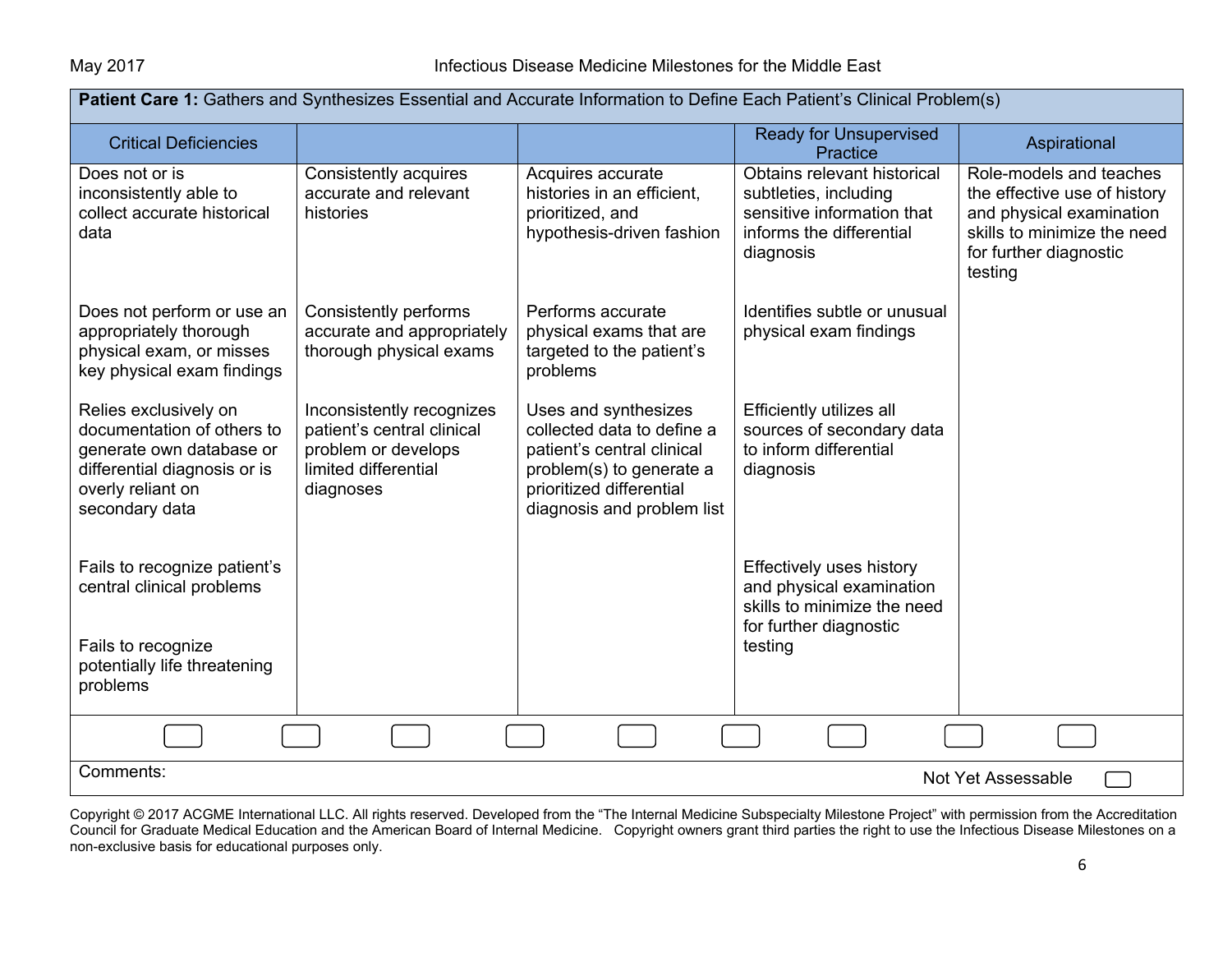| Patient Care 2: Develops and Achieves Comprehensive Management Plan for Each Patient |                                                            |                                                                       |                                                                                                                                                                |                                                                                                                                                                     |
|--------------------------------------------------------------------------------------|------------------------------------------------------------|-----------------------------------------------------------------------|----------------------------------------------------------------------------------------------------------------------------------------------------------------|---------------------------------------------------------------------------------------------------------------------------------------------------------------------|
| <b>Critical Deficiencies</b>                                                         |                                                            |                                                                       | <b>Ready for Unsupervised</b><br>Practice                                                                                                                      | Aspirational                                                                                                                                                        |
| Care plans are<br>consistently inappropriate<br>or inaccurate                        | Inconsistently develops an<br>appropriate care plan        | Consistently develops<br>appropriate care plan                        | Appropriately modifies<br>care plans based on<br>patient's clinical course,<br>additional data, patient<br>preferences, and cost-<br>effectiveness principles  | Role-models and teaches<br>complex and patient-<br>centered care                                                                                                    |
| Does not react to<br>situations that require<br>urgent or emergency care             | Inconsistently seeks<br>additional guidance when<br>needed | Recognizes situations<br>requiring urgent or<br>emergency care        | Recognizes disease<br>presentations that deviate<br>from common patterns<br>and require complex<br>decision-making,<br>incorporating diagnostic<br>uncertainty | Develops customized,<br>prioritized care plans for<br>the most complex<br>patients, incorporating<br>diagnostic uncertainty and<br>cost-effectiveness<br>principles |
| Does not seek additional<br>guidance when needed                                     |                                                            | Seeks additional<br>guidance and/or<br>consultation as<br>appropriate | Manages complex acute<br>and chronic conditions                                                                                                                |                                                                                                                                                                     |
|                                                                                      |                                                            |                                                                       |                                                                                                                                                                |                                                                                                                                                                     |
| Comments:<br>Not Yet Assessable                                                      |                                                            |                                                                       |                                                                                                                                                                |                                                                                                                                                                     |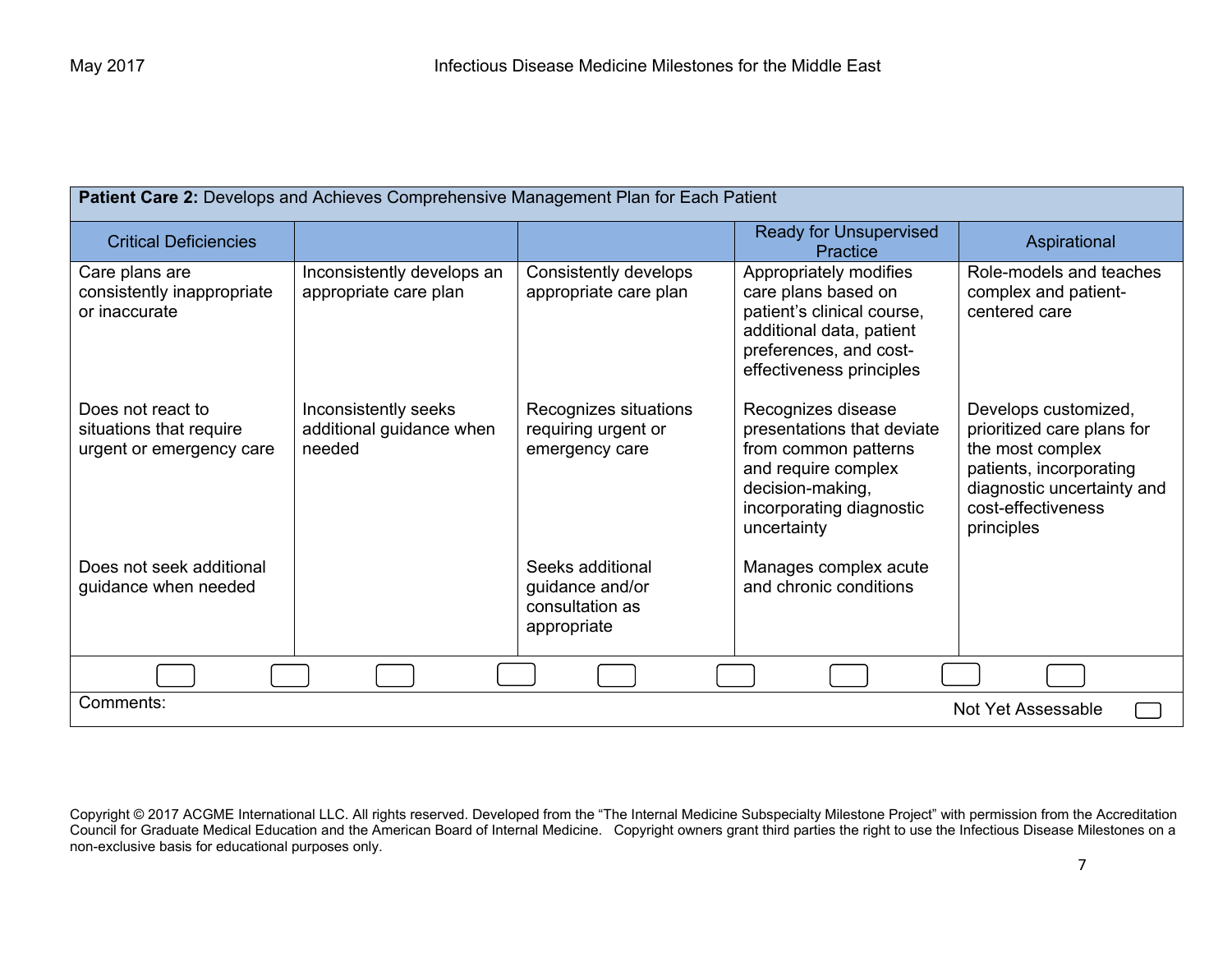| Patient Care 3: Manages Patients with Progressive Responsibility and Independence              |                                                                                                                                   |                                                                                                                         |                                                                                                                                                                                                                        |                                                                                                                 |
|------------------------------------------------------------------------------------------------|-----------------------------------------------------------------------------------------------------------------------------------|-------------------------------------------------------------------------------------------------------------------------|------------------------------------------------------------------------------------------------------------------------------------------------------------------------------------------------------------------------|-----------------------------------------------------------------------------------------------------------------|
| <b>Critical Deficiencies</b>                                                                   |                                                                                                                                   |                                                                                                                         | <b>Ready for Unsupervised</b><br>Practice                                                                                                                                                                              | Aspirational                                                                                                    |
| Cannot advance beyond<br>the need for direct<br>supervision in the delivery<br>of patient care | Requires direct<br>supervision to ensure<br>patient safety and quality<br>care                                                    | Requires indirect<br>supervision to ensure<br>patient safety and quality<br>care                                        | Independently manages<br>patients across applicable<br>inpatient, outpatient, and<br>ambulatory clinical<br>settings who have a<br>broad spectrum of clinical<br>disorders, including<br>undifferentiated<br>syndromes | <b>Effectively manages</b><br>unusual, rare, or complex<br>disorders in all<br>appropriate clinical<br>settings |
| Cannot manage patients<br>who require urgent or<br>emergency care                              | Requires direct<br>supervision to manage<br>problems or common<br>chronic diseases in all<br>appropriate clinical<br>settings     | Provides appropriate<br>preventive care and<br>chronic disease<br>management in all<br>appropriate clinical<br>settings | Seeks additional<br>guidance and/or<br>consultation as<br>appropriate                                                                                                                                                  |                                                                                                                 |
| Does not assume<br>responsibility for patient<br>management decisions                          | Inconsistently provides<br>preventive care in all<br>appropriate clinical<br>settings                                             | Provides comprehensive<br>care for single or multiple<br>diagnoses in all<br>appropriate clinical<br>settings           | Appropriately manages<br>situations requiring urgent<br>or emergency care                                                                                                                                              |                                                                                                                 |
|                                                                                                | Requires direct<br>supervision to manage<br>patients with<br>straightforward diagnoses<br>in all appropriate clinical<br>settings | Under supervision,<br>provides appropriate care<br>in the intensive care unit                                           | Effectively supervises the<br>management decisions of<br>the team in all appropriate<br>clinical settings                                                                                                              |                                                                                                                 |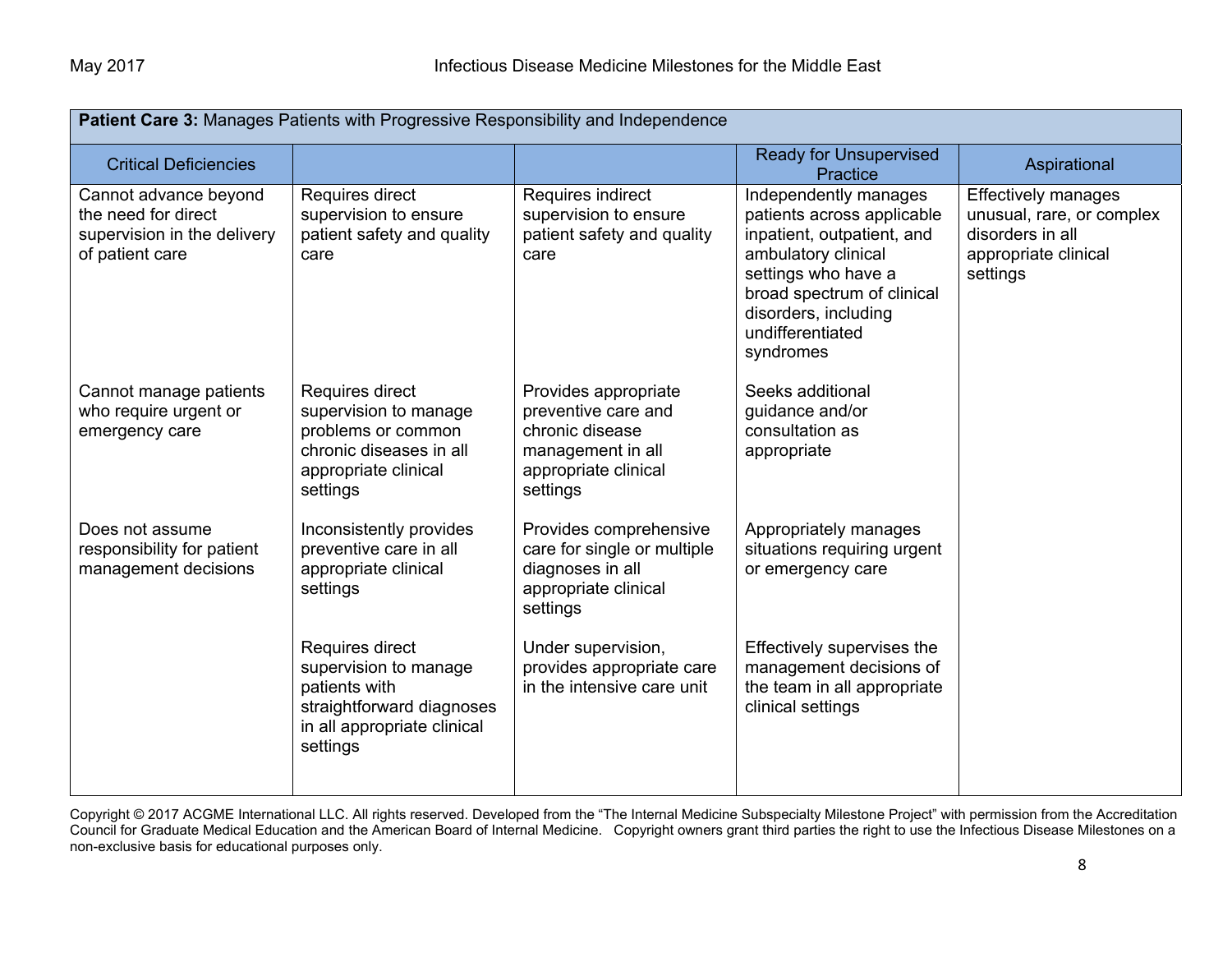| May 2017  |                                                                                                  | Infectious Disease Medicine Milestones for the Middle East |                    |
|-----------|--------------------------------------------------------------------------------------------------|------------------------------------------------------------|--------------------|
|           | Unable to manage                                                                                 | Initiates management                                       |                    |
|           | complex inpatients or                                                                            | plans for urgent or                                        |                    |
|           | patients requiring                                                                               | emergency care                                             |                    |
|           | intensive care                                                                                   |                                                            |                    |
|           | Cannot independently<br>supervise care provided<br>by other members of the<br>physician-led team |                                                            |                    |
|           |                                                                                                  |                                                            |                    |
| Comments: |                                                                                                  |                                                            | Not Yet Assessable |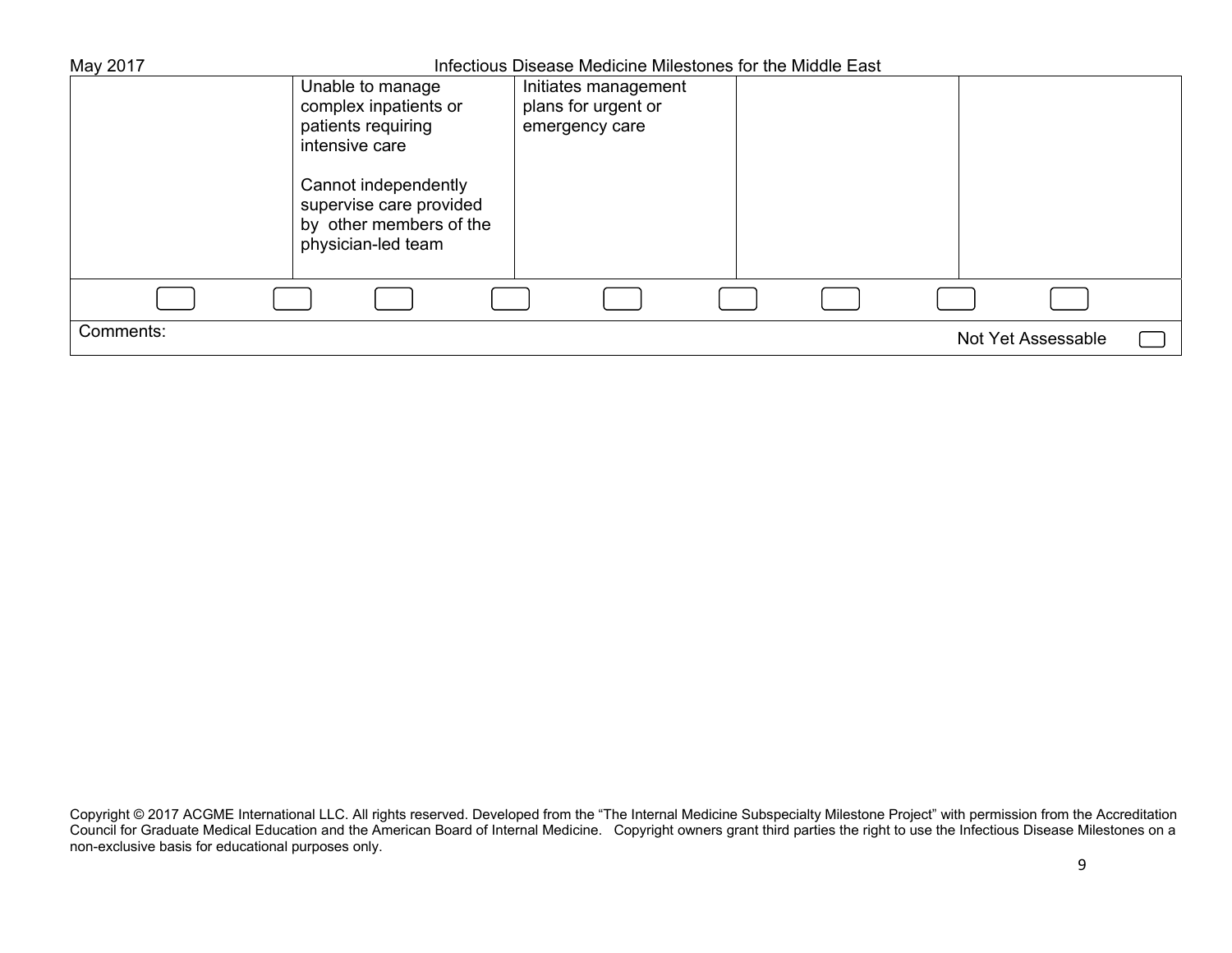## May 2017 **Infectious Disease Medicine Milestones for the Middle East**

**Patient Care 4: Demonstrates Skill in Performing and Interpreting Invasive Procedures** 

| <b>Critical Deficiencies</b>                                                                                                                   |                                                                                                                                   |                                                                                                                                                      | <b>Ready for Unsupervised</b><br>Practice                                                                                                                          | Aspirational                                                                                                                                                                                          |  |  |
|------------------------------------------------------------------------------------------------------------------------------------------------|-----------------------------------------------------------------------------------------------------------------------------------|------------------------------------------------------------------------------------------------------------------------------------------------------|--------------------------------------------------------------------------------------------------------------------------------------------------------------------|-------------------------------------------------------------------------------------------------------------------------------------------------------------------------------------------------------|--|--|
| Attempts to perform invasive<br>procedures without sufficient<br>technical skill or supervision                                                | Possesses insufficient<br>technical skill for safe<br>completion of common<br>invasive procedures with<br>appropriate supervision | Possesses basic technical<br>skill for the completion and<br>interpretation of some<br>common invasive<br>procedures with appropriate<br>supervision | Consistently demonstrates<br>technical skill to successfully<br>and safely perform and<br>interpret invasive procedures<br>Recognizes and manages<br>complications | Demonstrates skill to<br>independently perform and<br>interpret complex invasive<br>procedures that are<br>anticipated for future practice<br>Demonstrates expertise to<br>teach and supervise others |  |  |
| Fails to recognize cases in<br>which invasive procedures<br>are unwarranted or unsafe                                                          | Inattentive to patient safety<br>and comfort when<br>performing invasive<br>procedures                                            | Inconsistently manages<br>patient safety and comfort<br>when performing invasive<br>procedures                                                       | Maximizes patient comfort<br>and safety when performing<br>invasive procedures                                                                                     | in the performance of<br>invasive procedures                                                                                                                                                          |  |  |
| Does not recognize the need<br>to discuss procedure<br>indications, processes, or<br>potential risks with patients                             | Applies the ethical principles<br>of informed consent                                                                             | Inconsistently recognizes<br>appropriate patients,<br>indications, and associated<br>risks in the performance of<br>invasive procedures              | Consistently recognizes<br>appropriate patients,<br>indications, and associated<br>risks in the performance of<br>invasive procedures                              |                                                                                                                                                                                                       |  |  |
| Fails to engage the patient in<br>the informed consent<br>process, and/or does not<br>effectively describe risks and<br>benefits of procedures | Recognizes the need to<br>obtain informed consent for<br>procedures, but ineffectively<br>obtains it                              | Obtains and documents<br>informed consent                                                                                                            | Effectively obtains and<br>documents informed consent<br>in challenging circumstances<br>(e.g., language or cultural<br>barriers)                                  | Designs consent instrument<br>for a human subject research<br>study; files an Institution<br>Review Board (IRB)<br>application                                                                        |  |  |
|                                                                                                                                                | Understands and<br>communicates ethical<br>principles of informed<br>consent                                                      |                                                                                                                                                      | Quantifies evidence for risk-<br>benefit analysis during<br>obtainment of informed<br>consent for complex<br>procedures or therapies                               |                                                                                                                                                                                                       |  |  |
|                                                                                                                                                |                                                                                                                                   |                                                                                                                                                      |                                                                                                                                                                    |                                                                                                                                                                                                       |  |  |
| Comments:                                                                                                                                      | Not Yet Assessable                                                                                                                |                                                                                                                                                      |                                                                                                                                                                    |                                                                                                                                                                                                       |  |  |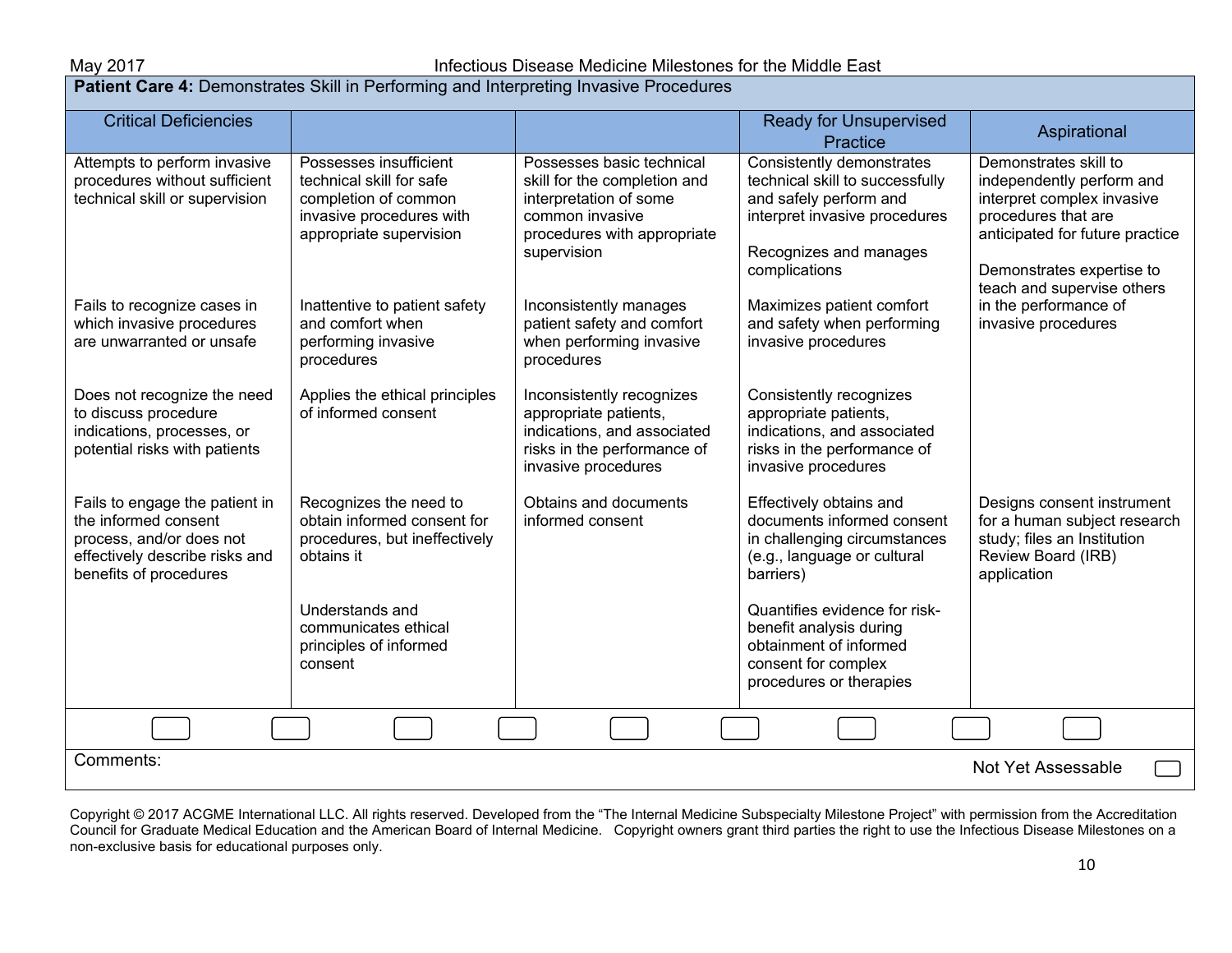| Patient Care 5: Demonstrates Skill in Performing and Interpreting Non-Invasive Procedures and/or Testing                                         |                                                                                                                                                 |                                                                                                                                                               |                                                                                                                                                                      |                                                                                                                                        |
|--------------------------------------------------------------------------------------------------------------------------------------------------|-------------------------------------------------------------------------------------------------------------------------------------------------|---------------------------------------------------------------------------------------------------------------------------------------------------------------|----------------------------------------------------------------------------------------------------------------------------------------------------------------------|----------------------------------------------------------------------------------------------------------------------------------------|
| <b>Critical Deficiencies</b>                                                                                                                     |                                                                                                                                                 |                                                                                                                                                               | <b>Ready for Unsupervised</b><br>Practice                                                                                                                            | Aspirational                                                                                                                           |
| Does not recognize<br>patients for whom non-<br>invasive procedures<br>and/or testing is not<br>warranted or is unsafe                           | Possesses insufficient<br>skill to safely perform and<br>interpret non-invasive<br>procedures and/or testing<br>with appropriate<br>supervision | Inconsistently recognizes<br>appropriate patients,<br>indications, and associated<br>risks in the utilization of<br>non-invasive procedures<br>and/or testing | Consistently recognizes<br>appropriate patients,<br>indications, limitations, and<br>associated risks in<br>utilization of non-invasive<br>procedures and/or testing | Demonstrates skill to<br>independently perform and<br>interpret complex non-<br>invasive procedures and/or<br>testing                  |
| Attempts to perform or<br>interpret non-invasive<br>procedures and/or testing<br>without sufficient skill or<br>supervision                      | Inattentive to patient<br>safety and comfort when<br>performing non-invasive<br>procedures and/or testing<br>procedures                         | Inconsistently integrates<br>procedures and/or testing<br>results with clinical<br>features in the evaluation<br>and management of<br>patients                | Integrates procedures<br>and/or testing results with<br>clinical findings in the<br>evaluation and<br>management of patients                                         | Demonstrates expertise to<br>teach and supervise others<br>in the performance of<br>advanced non-invasive<br>procedures and/or testing |
| Does not recognize the<br>need to discuss<br>procedure indications,<br>processes, or potential<br>risks with patients                            | Applies the ethical<br>principles of informed<br>consent                                                                                        | Can safely perform and<br>interpret selected non-<br>invasive procedures and/or<br>testing procedures with<br>minimal supervision                             | Recognizes procedures<br>and/or testing results that<br>indicate high-risk state or<br>adverse prognosis                                                             | Designs consent instrument<br>for a human subject<br>research study; files an<br><b>Institution Review Board</b><br>(IRB) application  |
| Fails to engage the<br>patient in the informed<br>consent process and/or<br>does not effectively<br>describe risks and<br>benefits of procedures | Recognizes need to<br>obtain informed consent<br>for procedures but<br>ineffectively obtains it                                                 | Inconsistently recognizes<br>high-risk findings and<br>artifacts/normal variants                                                                              | Recognizes artifacts and<br>normal variants                                                                                                                          |                                                                                                                                        |
|                                                                                                                                                  | Understands and<br>communicates ethical<br>principles of informed<br>consent                                                                    | Obtains and documents<br>informed consent                                                                                                                     | Consistently performs and<br>interprets non-invasive<br>procedures and/or testing in<br>a safe and effective manner                                                  |                                                                                                                                        |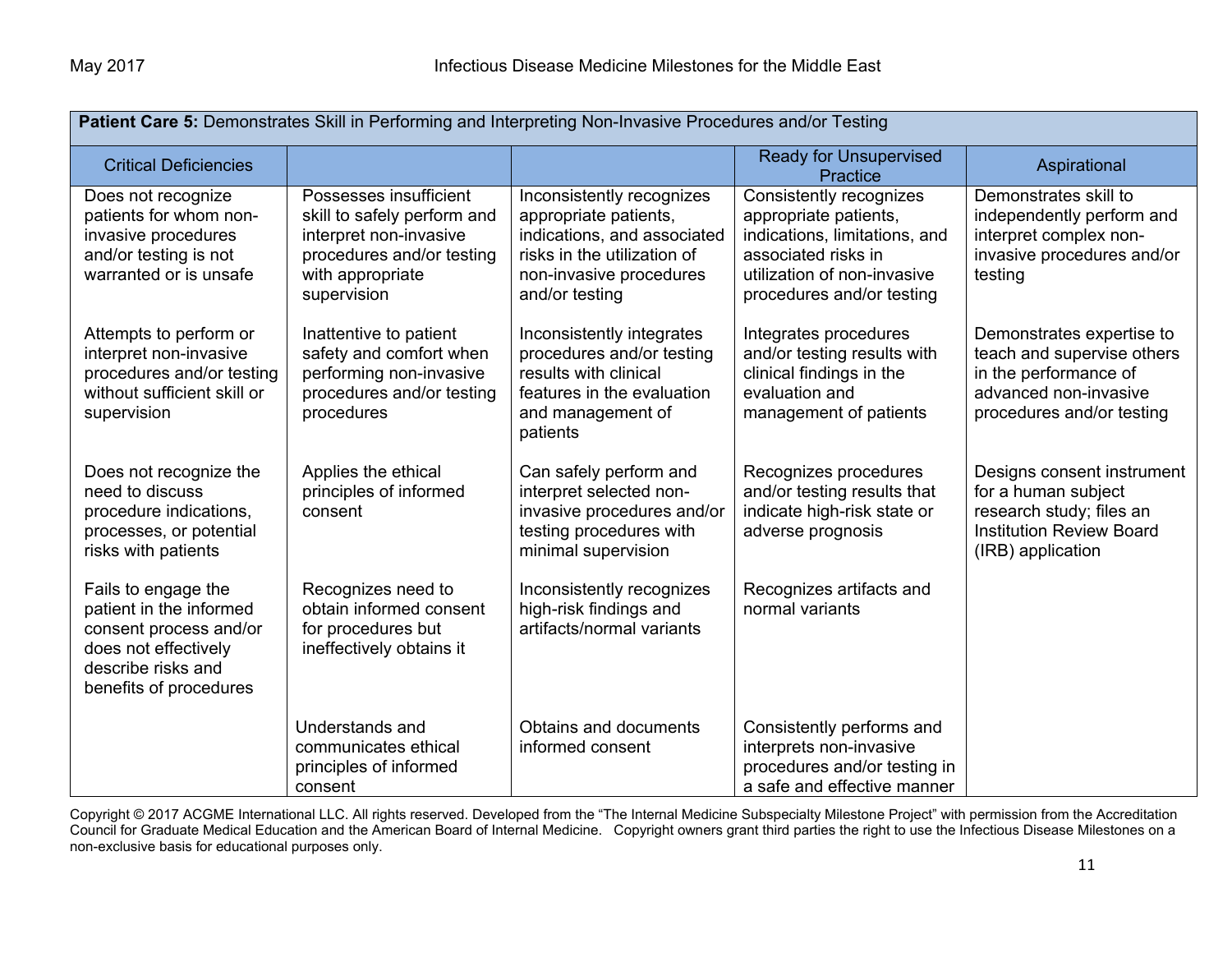| May 2017  | Infectious Disease Medicine Milestones for the Middle East |                                                                                                                                      |                    |  |
|-----------|------------------------------------------------------------|--------------------------------------------------------------------------------------------------------------------------------------|--------------------|--|
|           |                                                            | Effectively obtains and<br>documents informed<br>consent in challenging<br>circumstances (e.g.,<br>language or cultural<br>barriers) |                    |  |
|           |                                                            | Quantifies evidence for risk-<br>benefit analysis during<br>obtainment of informed<br>consent for complex<br>procedures and/or tests |                    |  |
|           |                                                            |                                                                                                                                      |                    |  |
| Comments: |                                                            |                                                                                                                                      | Not Yet Assessable |  |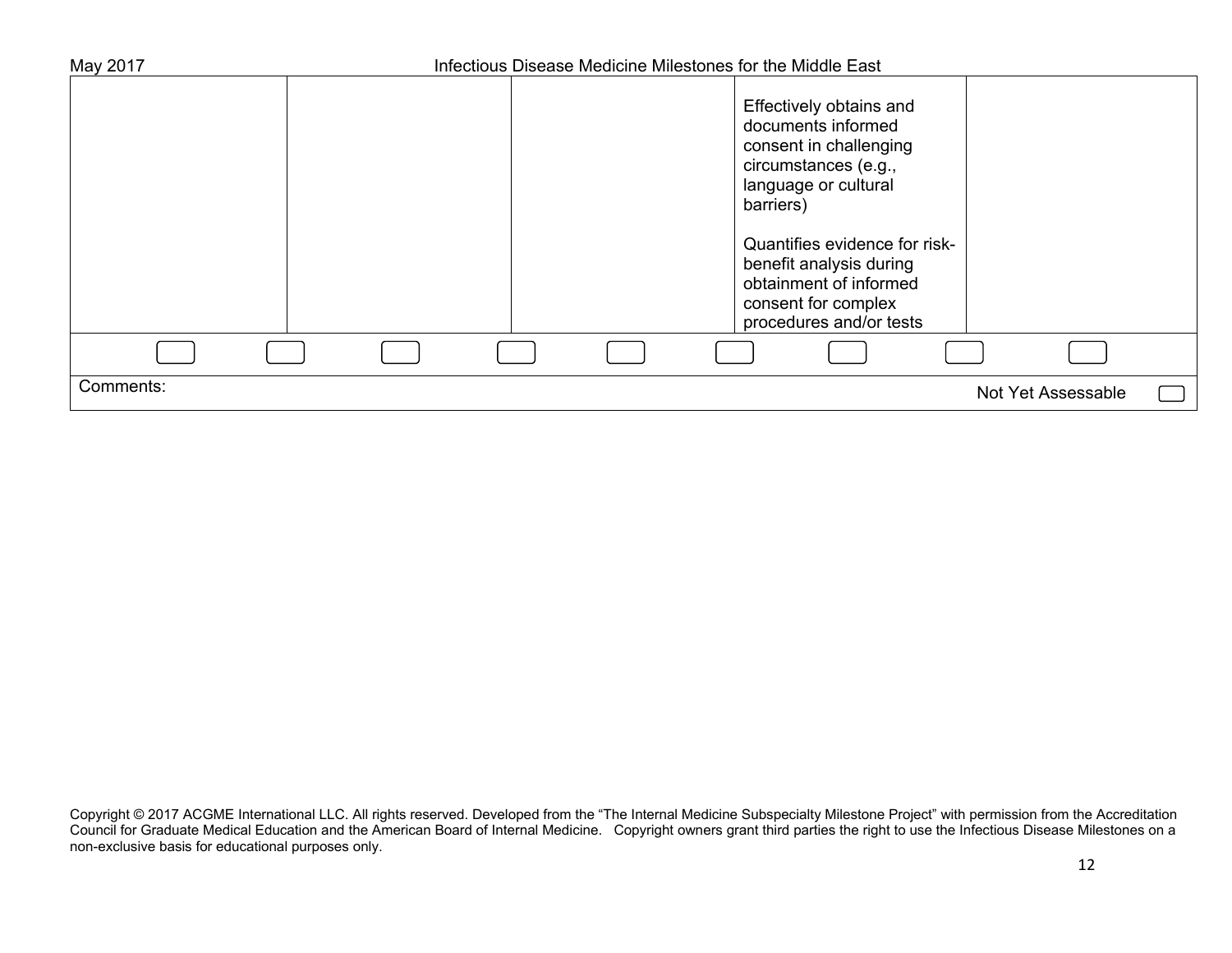| Patient Care 6: Requests and Provides Consultative Care                                                                     |                                                                                                                                                                                        |                                                                                                             |                                                                                                                                     |                                                                                                                                 |
|-----------------------------------------------------------------------------------------------------------------------------|----------------------------------------------------------------------------------------------------------------------------------------------------------------------------------------|-------------------------------------------------------------------------------------------------------------|-------------------------------------------------------------------------------------------------------------------------------------|---------------------------------------------------------------------------------------------------------------------------------|
| <b>Critical Deficiencies</b>                                                                                                |                                                                                                                                                                                        |                                                                                                             | <b>Ready for Unsupervised</b><br>Practice                                                                                           | Aspirational                                                                                                                    |
| Is unresponsive to<br>questions or concerns of<br>others when acting as a<br>consultant or utilizing<br>consultant services | Inconsistently manages<br>patients as a consultant to<br>other physicians/health<br>care teams                                                                                         | Provides consultation<br>services for patients with<br>clinical problems requiring<br>basic risk assessment | Provides consultation<br>services for patients with<br>basic and complex clinical<br>problems requiring detailed<br>risk assessment | Provides consultation<br>services for patients with<br>very complex clinical<br>problems requiring<br>extensive risk assessment |
| Unwilling to utilize<br>consultant services when<br>appropriate for patient<br>care                                         | Inconsistently applies risk<br>assessment principles to<br>patients while acting as a<br>consultant<br>Inconsistently formulates<br>a clinical question for a<br>consultant to address | Asks meaningful clinical<br>questions that guide the<br>input of consultants                                | Appropriately integrates<br>recommendations from<br>other consultants in order to<br>effectively manage patient<br>care             | Models management of<br>discordant<br>recommendations from<br>multiple consultants                                              |
|                                                                                                                             |                                                                                                                                                                                        |                                                                                                             |                                                                                                                                     |                                                                                                                                 |
| Comments:                                                                                                                   |                                                                                                                                                                                        |                                                                                                             |                                                                                                                                     | <b>Not Yet Assessable</b>                                                                                                       |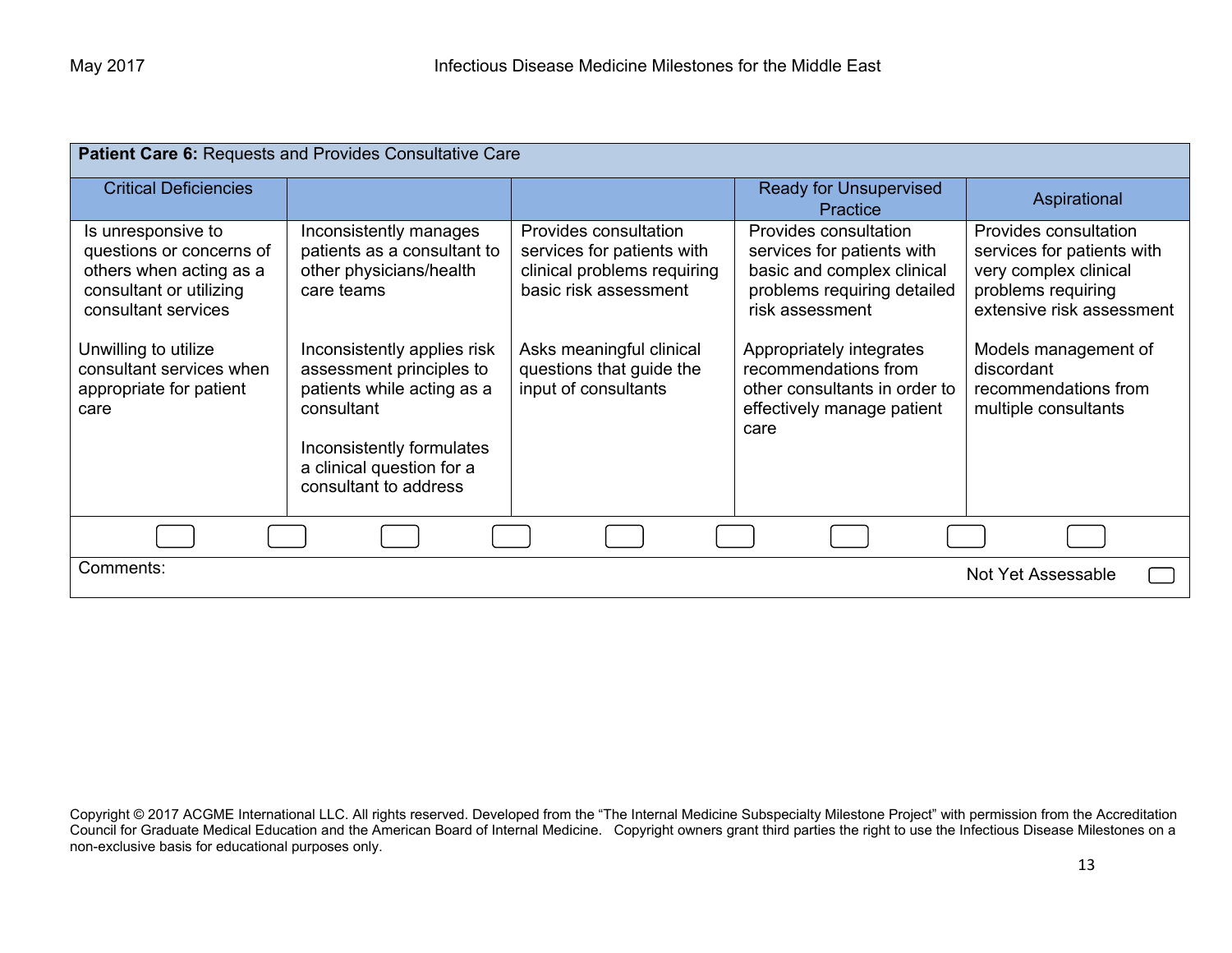| Medical Knowledge 1: Possesses Clinical Knowledge                                                         |                                                                                                                                                                                  |                                                                                                                                                                         |                                                                                                                                                                                  |                                                                                                                                                                                          |
|-----------------------------------------------------------------------------------------------------------|----------------------------------------------------------------------------------------------------------------------------------------------------------------------------------|-------------------------------------------------------------------------------------------------------------------------------------------------------------------------|----------------------------------------------------------------------------------------------------------------------------------------------------------------------------------|------------------------------------------------------------------------------------------------------------------------------------------------------------------------------------------|
| <b>Critical Deficiencies</b>                                                                              |                                                                                                                                                                                  |                                                                                                                                                                         | <b>Ready for Unsupervised</b><br>Practice                                                                                                                                        | Aspirational                                                                                                                                                                             |
| Lacks the scientific,<br>socioeconomic, or<br>behavioral knowledge<br>required to provide<br>patient care | Possesses insufficient<br>scientific.<br>socioeconomic, and<br>behavioral knowledge<br>required to provide care<br>for common medical<br>conditions and basic<br>preventive care | Possesses the<br>scientific.<br>socioeconomic, and<br>behavioral knowledge<br>required to provide care<br>for common medical<br>conditions and basic<br>preventive care | Possesses the scientific.<br>socioeconomic, and<br>behavioral knowledge<br>required to provide care<br>for complex medical<br>conditions and<br>comprehensive<br>preventive care | Possesses the scientific,<br>socioeconomic, and<br>behavioral knowledge<br>required to successfully<br>diagnose and treat<br>medically uncommon,<br>ambiguous, and complex<br>conditions |
|                                                                                                           |                                                                                                                                                                                  |                                                                                                                                                                         |                                                                                                                                                                                  |                                                                                                                                                                                          |
| Comments:                                                                                                 |                                                                                                                                                                                  |                                                                                                                                                                         |                                                                                                                                                                                  | Not Yet Assessable                                                                                                                                                                       |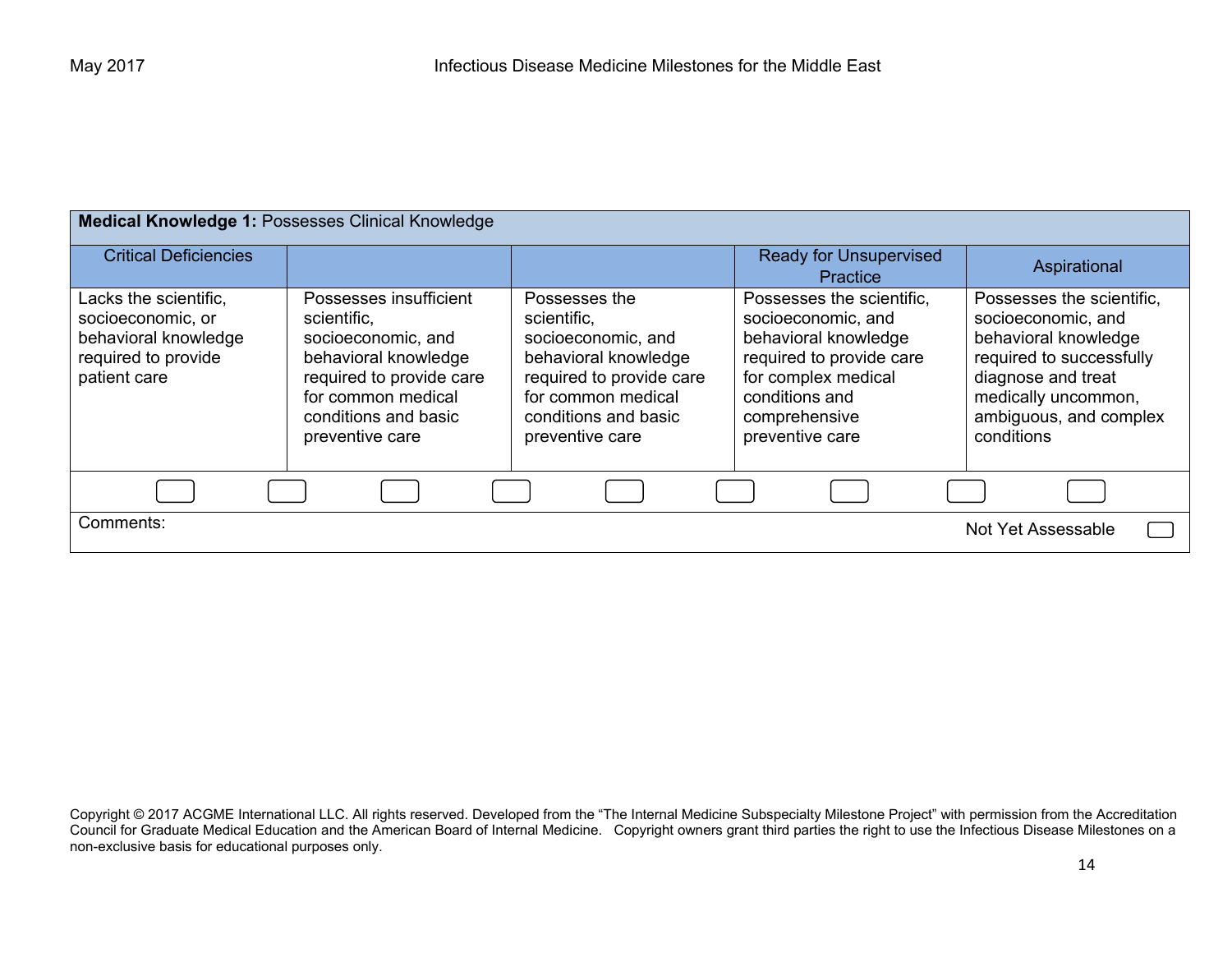| Medical Knowledge 2: Knowledge of Diagnostic Testing and Procedures                                 |                                                                                                           |                                                                                                                      |                                                                                                                                     |                                                                                                      |  |
|-----------------------------------------------------------------------------------------------------|-----------------------------------------------------------------------------------------------------------|----------------------------------------------------------------------------------------------------------------------|-------------------------------------------------------------------------------------------------------------------------------------|------------------------------------------------------------------------------------------------------|--|
| <b>Critical Deficiencies</b>                                                                        |                                                                                                           |                                                                                                                      | <b>Ready for Unsupervised</b><br>Practice                                                                                           | Aspirational                                                                                         |  |
| Lacks foundational<br>knowledge to apply<br>diagnostic testing and<br>procedures to patient<br>care | Inconsistently interprets<br>basic diagnostic tests<br>accurately                                         | Consistently interprets<br>basic diagnostic tests<br>accurately                                                      | Interprets complex<br>diagnostic tests accurately<br>while accounting for<br>limitations and biases                                 | Anticipates and accounts<br>for subtle nuances of<br>interpreting diagnostic<br>tests and procedures |  |
|                                                                                                     | Does not understand the<br>concepts of pre-test<br>probability and test<br>performance<br>characteristics | Needs assistance to<br>understand the concepts of<br>pre-test probability and test<br>performance<br>characteristics | Knows the indications for,<br>and limitations of.<br>diagnostic testing and<br>procedures                                           | Pursues knowledge of new<br>and emerging diagnostic<br>tests and procedures                          |  |
|                                                                                                     | Minimally understands<br>the rationale and risks<br>associated with common<br>procedures                  | Fully understands the<br>rationale and risks<br>associated with<br>common procedures                                 | Understands the concepts<br>of pre-test probability and<br>test performance<br>characteristics                                      |                                                                                                      |  |
|                                                                                                     |                                                                                                           |                                                                                                                      | Teaches the rationale and<br>risks associated with<br>common procedures and<br>anticipates potential<br>complications of procedures |                                                                                                      |  |
|                                                                                                     |                                                                                                           |                                                                                                                      |                                                                                                                                     |                                                                                                      |  |
| Comments:<br><b>Not Yet Assessable</b>                                                              |                                                                                                           |                                                                                                                      |                                                                                                                                     |                                                                                                      |  |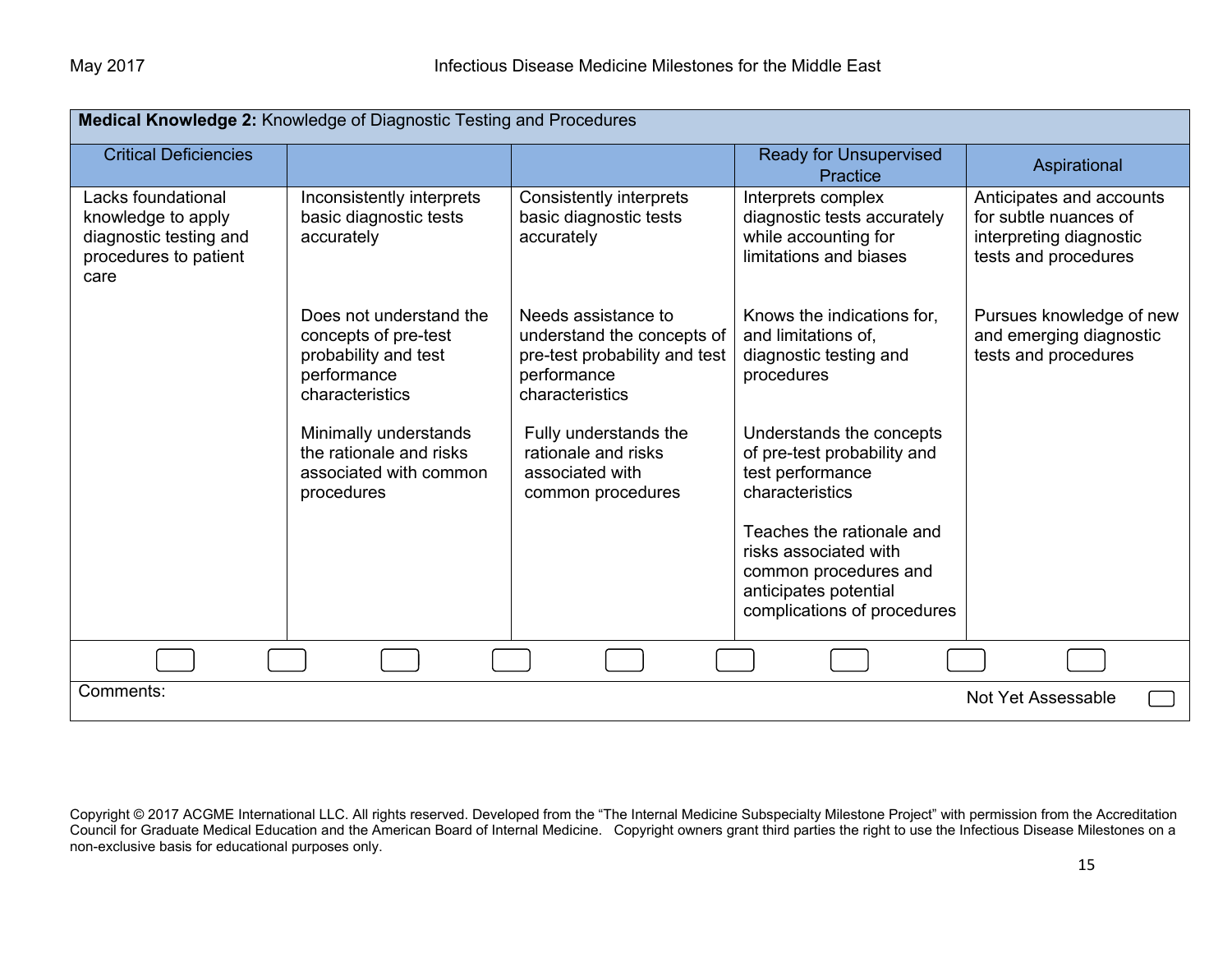| <b>Medical Knowledge 3: Scholarship</b>                                                                                                                         |                                                                                                                                                                     |                                                                                                                                                                               |                                                                                                                                                                                    |                                                                                                                                |
|-----------------------------------------------------------------------------------------------------------------------------------------------------------------|---------------------------------------------------------------------------------------------------------------------------------------------------------------------|-------------------------------------------------------------------------------------------------------------------------------------------------------------------------------|------------------------------------------------------------------------------------------------------------------------------------------------------------------------------------|--------------------------------------------------------------------------------------------------------------------------------|
| <b>Critical Deficiencies</b>                                                                                                                                    |                                                                                                                                                                     |                                                                                                                                                                               | <b>Ready for Unsupervised</b><br>Practice                                                                                                                                          | Aspirational                                                                                                                   |
| <b>Foundation</b><br>Unaware of or<br>uninterested in scientific<br>inquiry or scholarly<br>productivity                                                        | Interested in scholarly<br>activity, but does not<br>initiate or follow through                                                                                     | Identifies areas worthy of<br>scholarly investigation and<br>formulates a plan under<br>supervision of a mentor                                                               | Formulates ideas worthy of<br>scholarly investigation                                                                                                                              | Independently formulates<br>novel and important ideas<br>worthy of scholarly<br>investigation                                  |
| Investigation<br>Unwilling to perform<br>scholarly investigation in<br>the specialty                                                                            | Performs a literature<br>search using relevant<br>scholarly sources to<br>identify pertinent articles                                                               | Critically reads scientific<br>literature and identifies<br>major methodological flaws<br>and inconsistencies within<br>or between publications                               | Collaborates with other<br>investigators to design and<br>complete a project related<br>to clinical practice, quality<br>improvement, patient<br>safety, education, or<br>research | Leads a scholarly project<br>advancing clinical practice,<br>quality improvement,<br>patient safety, education,<br>or research |
| <b>Analysis</b><br>Fails to engage in critical<br>thinking regarding clinical<br>practice, quality<br>improvement, patient<br>safety, education, or<br>research | Aware of basic statistical<br>concepts, but has<br>incomplete understanding<br>of their application;<br>inconsistently identifies<br>methodological flaws           | Understands and is able to<br>apply basic statistical<br>concepts, and can identify<br>potential analytic methods<br>for data or problem<br>assessment                        | Critiques specialized<br>scientific literature<br>effectively                                                                                                                      | Obtains independent<br>research funding                                                                                        |
|                                                                                                                                                                 | Communicates<br>rudimentary details of<br>scientific work, including<br>his or her own scholarly<br>work; needs to improve<br>ability to present in small<br>groups | Effectively presents at<br>journal club, quality<br>improvement meetings,<br>clinical conferences.<br>and/or is able to<br>effectively describe and<br>discuss his or her own | Dissects a problem into its<br>many component parts and<br>identifies strategies for<br>solving                                                                                    | Critiques specialized<br>scientific literature at a<br>level consistent with<br>participation in peer review                   |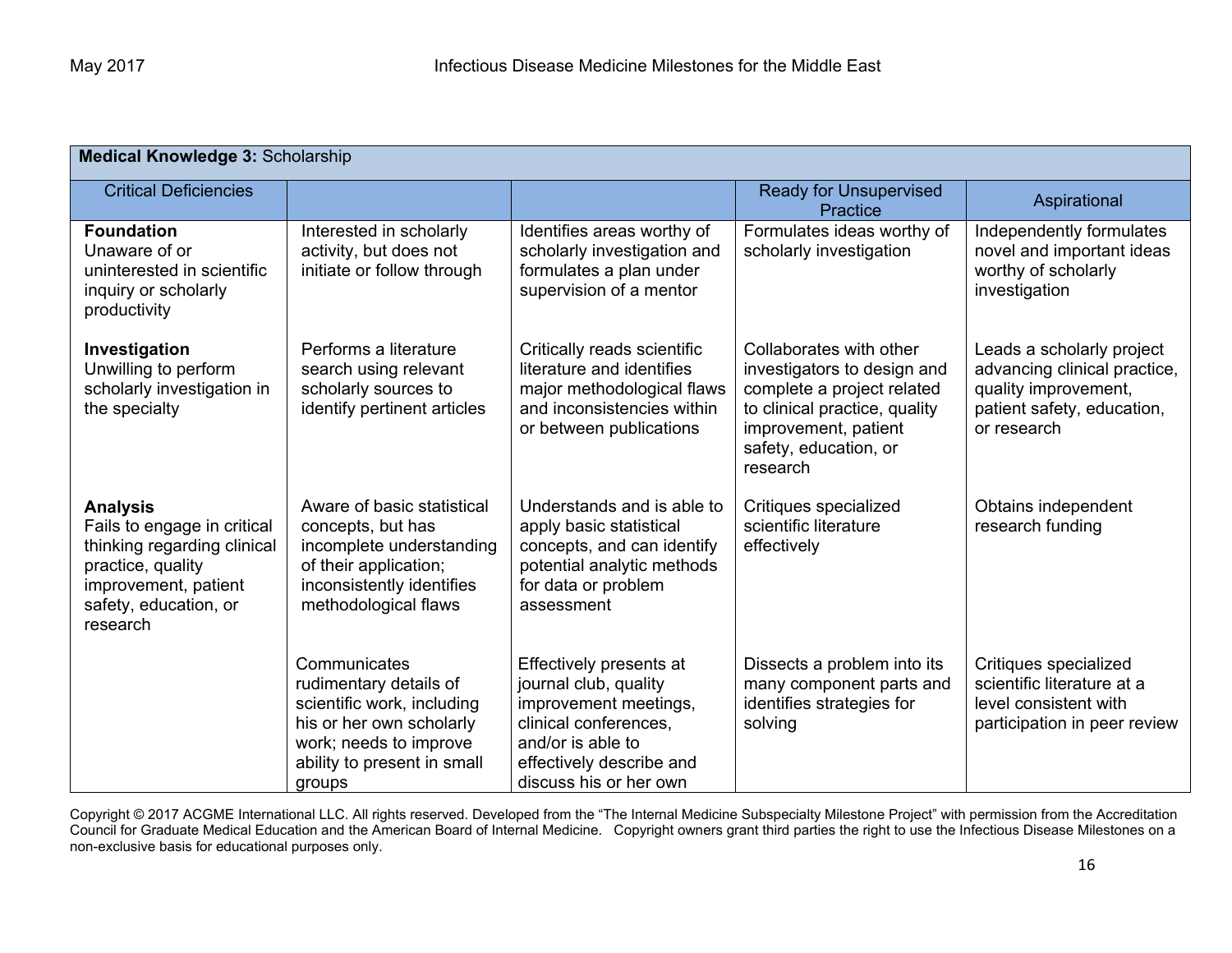|           | scholarly work or research |                                                                                                                                                                                                                                                                                                                    |                                                                                                                                                                    |
|-----------|----------------------------|--------------------------------------------------------------------------------------------------------------------------------------------------------------------------------------------------------------------------------------------------------------------------------------------------------------------|--------------------------------------------------------------------------------------------------------------------------------------------------------------------|
|           |                            | Uses analytical methods of<br>the field effectively<br>Presents scholarly activity<br>at local or regional<br>meetings, and/or submits<br>an abstract summarizing<br>scholarly work to<br>regional/state/ national<br>meetings, and/or publishes<br>non-peer-reviewed<br>manuscript(s) (reviews,<br>book chapters) | Employs optimal statistical<br>techniques<br>Teaches analytic methods<br>in chosen field to peers<br>and others                                                    |
|           |                            |                                                                                                                                                                                                                                                                                                                    | <b>Effectively presents</b><br>scholarly work at national<br>and international meetings                                                                            |
|           |                            |                                                                                                                                                                                                                                                                                                                    | Publishes peer-reviewed<br>manuscript(s) containing<br>scholarly work (clinical<br>practice, quality<br>improvement, patient<br>safety, education, or<br>research) |
|           |                            |                                                                                                                                                                                                                                                                                                                    |                                                                                                                                                                    |
| Comments: |                            |                                                                                                                                                                                                                                                                                                                    | Not Yet Assessable                                                                                                                                                 |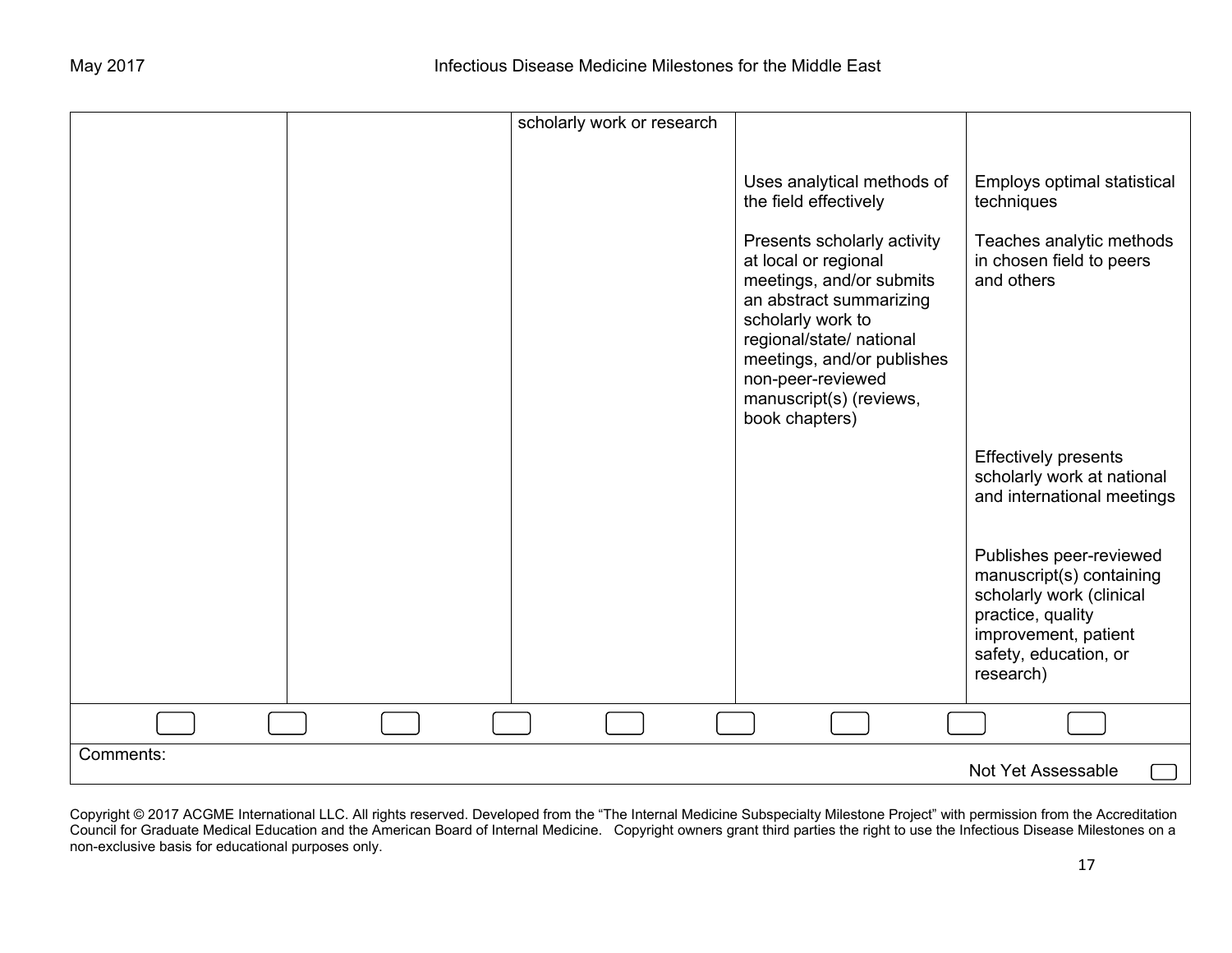| <b>Systems-Based Practice 1: Patient Safety and Quality Improvement</b>                |                                                                                                                                   |                                                                                                             |                                                                                                                         |                                                                                                                       |
|----------------------------------------------------------------------------------------|-----------------------------------------------------------------------------------------------------------------------------------|-------------------------------------------------------------------------------------------------------------|-------------------------------------------------------------------------------------------------------------------------|-----------------------------------------------------------------------------------------------------------------------|
| <b>Critical Deficiencies</b>                                                           |                                                                                                                                   |                                                                                                             | <b>Ready for Unsupervised</b><br>Practice                                                                               | Aspirational                                                                                                          |
| Demonstrates knowledge<br>of common patient safety<br>events                           | Identifies system factors<br>that lead to patient safety<br>events                                                                | Participates in analysis of<br>patient safety events<br>(simulated or actual)                               | Conducts analysis of<br>patient safety events and<br>offers error prevention<br>strategies (simulated or<br>actual)     | Actively engages teams<br>and processes to modify<br>systems to prevent patient<br>safety events                      |
| Demonstrates knowledge<br>of how to report patient<br>safety events                    | Reports patient safety<br>events through institutional<br>reporting systems (actual<br>or simulated)                              | Participates in disclosure<br>of patient safety events to<br>patients and families<br>(simulated or actual) | Discloses patient safety<br>events to patients and<br>families (simulated or<br>actual)                                 | Role models or mentors<br>others in the disclosure of<br>patient safety events                                        |
| Demonstrates knowledge<br>of basic quality<br>improvement<br>methodologies and metrics | Describes local quality<br>improvement initiatives<br>(e.g., community<br>vaccination rate, infection<br>rate, smoking cessation) | Participates in local<br>quality improvement<br>initiatives                                                 | Demonstrates the skills<br>required to identify,<br>develop, implement, and<br>analyze a quality<br>improvement project | Creates, implements, and<br>assesses quality<br>improvement initiatives at<br>the institutional or<br>community level |
|                                                                                        |                                                                                                                                   |                                                                                                             |                                                                                                                         |                                                                                                                       |
| Comments:                                                                              |                                                                                                                                   |                                                                                                             |                                                                                                                         | Not Yet Assessable                                                                                                    |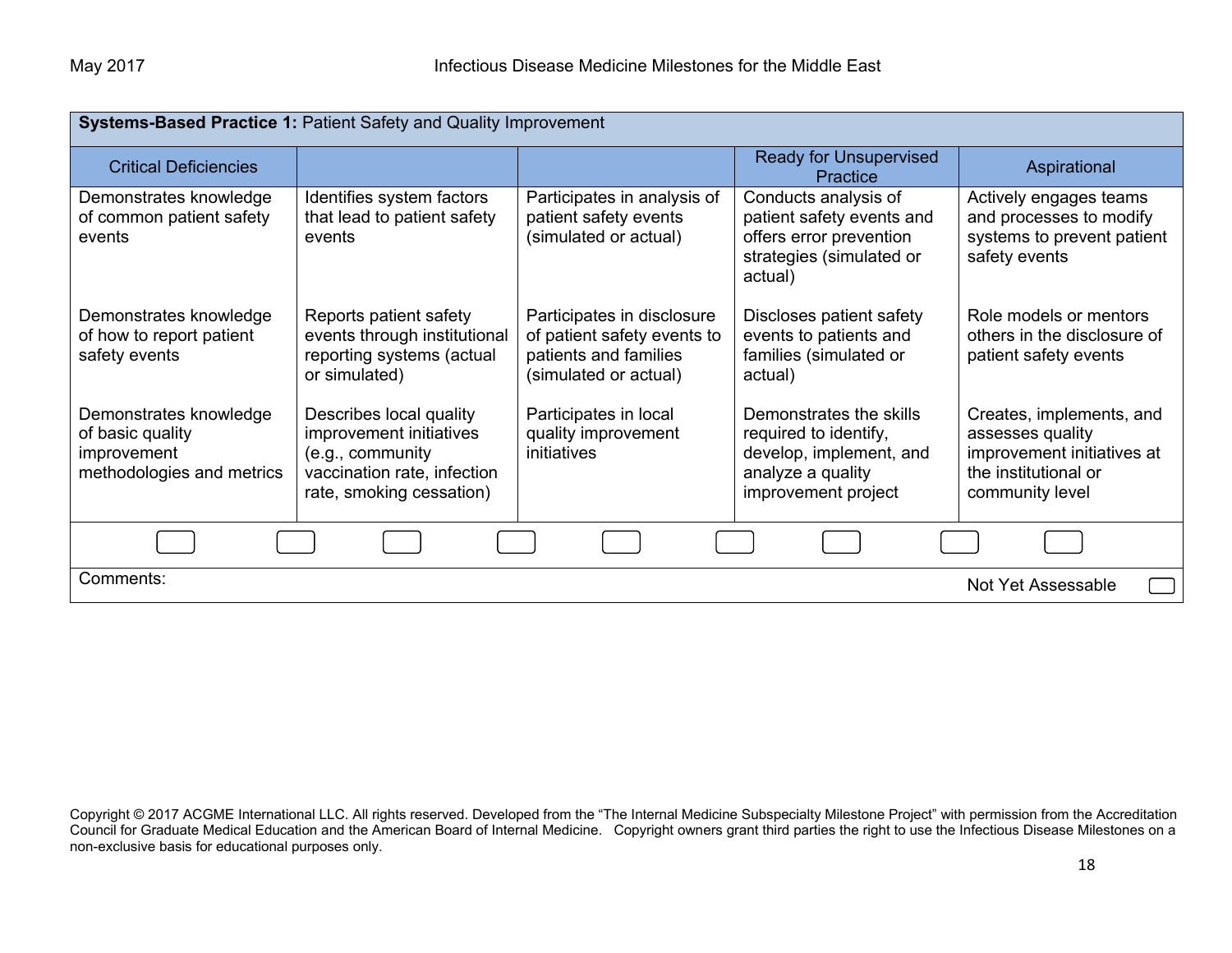| Systems-Based Practice 2: System Navigation for Patient-Centered Care                    |                                                                                                                                        |                                                                                                                                             |                                                                                                                                                                               |                                                                                                                                 |  |
|------------------------------------------------------------------------------------------|----------------------------------------------------------------------------------------------------------------------------------------|---------------------------------------------------------------------------------------------------------------------------------------------|-------------------------------------------------------------------------------------------------------------------------------------------------------------------------------|---------------------------------------------------------------------------------------------------------------------------------|--|
| <b>Critical Deficiencies</b>                                                             |                                                                                                                                        |                                                                                                                                             | <b>Ready for Unsupervised</b><br>Practice                                                                                                                                     | Aspirational                                                                                                                    |  |
| Demonstrates knowledge<br>of care coordination                                           | Coordinates care of<br>patients in routine clinical<br>situations effectively<br>utilizing the roles of the<br>interprofessional teams | Coordinates care of<br>patients in complex<br>clinical situations<br>effectively utilizing the<br>roles of their<br>interprofessional teams | Role models effective<br>coordination of patient-<br>centered care among<br>different disciplines and<br>specialties                                                          | Analyzes the process of<br>care coordination and<br>leads in the design and<br>implementation of<br>improvements                |  |
| Identifies key elements for<br>safe and effective<br>transitions of care and<br>handoffs | Performs safe and<br>effective transitions of<br>care/handoffs in routine<br>clinical situations                                       | Performs safe and<br>effective transitions of<br>care/handoffs in complex<br>clinical situations                                            | Role models and<br>advocates for safe and<br>effective transitions of<br>care/handoffs within and<br>across health care delivery<br>systems, including<br>outpatient settings | Improves quality of<br>transitions of care within<br>and across health care<br>delivery systems to<br>optimize patient outcomes |  |
| Demonstrates knowledge<br>of population and<br>community health needs<br>and disparities | Identifies specific<br>population and community<br>health needs and<br>inequities for their local<br>population                        | Uses local resources<br>effectively to meet the<br>needs of a patient<br>population and community                                           | Participates in changing<br>and adapting practice to<br>provide for the needs of<br>specific populations                                                                      | Leads innovations and<br>advocates for populations<br>and communities with<br>health care inequities                            |  |
|                                                                                          |                                                                                                                                        |                                                                                                                                             |                                                                                                                                                                               |                                                                                                                                 |  |
| Comments:                                                                                | Not Yet Assessable                                                                                                                     |                                                                                                                                             |                                                                                                                                                                               |                                                                                                                                 |  |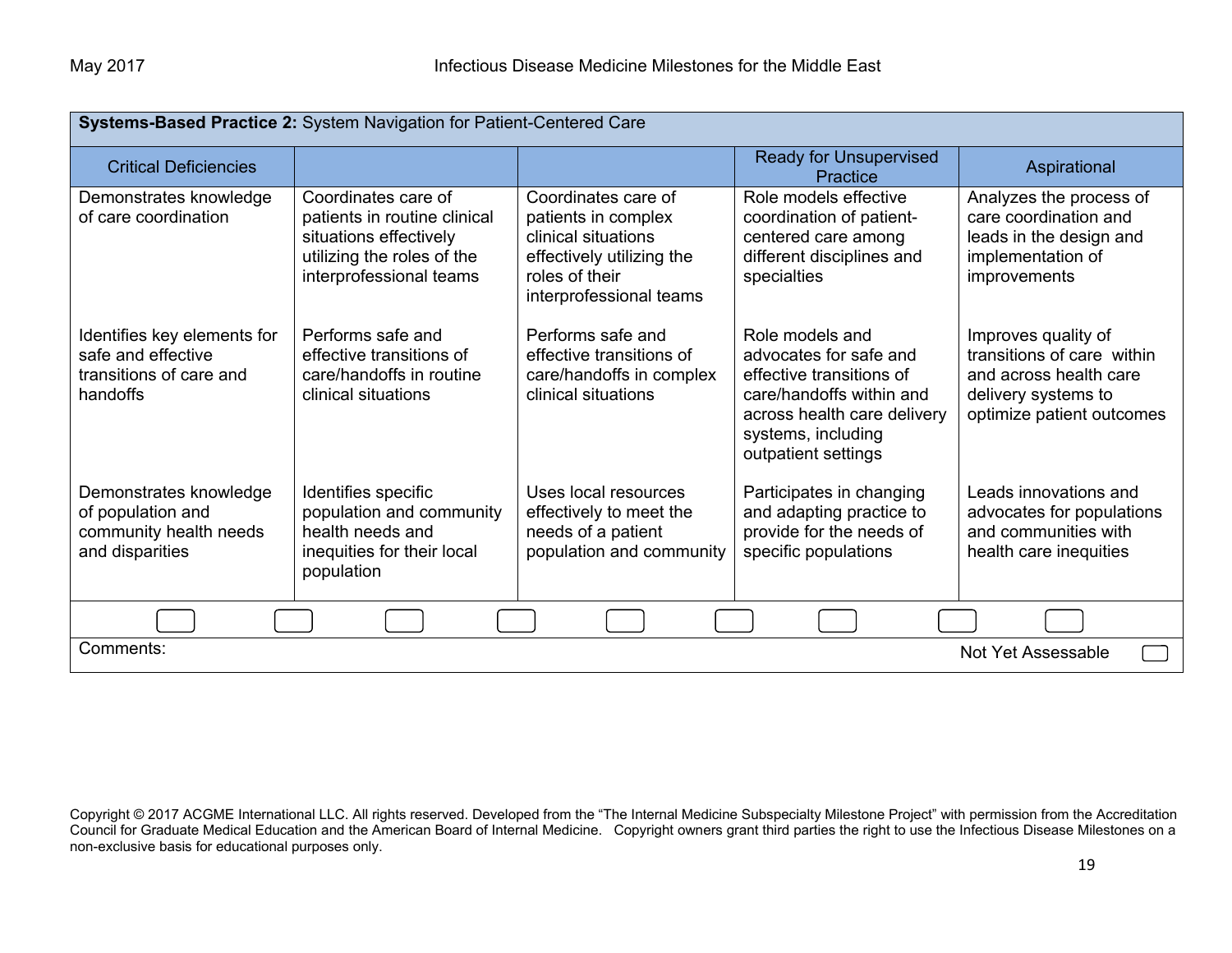| Systems-Based Practice 3: Physician Role in Health Care Systems                                                                                |                                                                                                                                  |                                                                                                                                                                      |                                                                                                                                                                      |                                                                                                                        |  |
|------------------------------------------------------------------------------------------------------------------------------------------------|----------------------------------------------------------------------------------------------------------------------------------|----------------------------------------------------------------------------------------------------------------------------------------------------------------------|----------------------------------------------------------------------------------------------------------------------------------------------------------------------|------------------------------------------------------------------------------------------------------------------------|--|
| <b>Critical Deficiencies</b>                                                                                                                   |                                                                                                                                  |                                                                                                                                                                      | <b>Ready for Unsupervised</b><br>Practice                                                                                                                            | Aspirational                                                                                                           |  |
| Identifies components of<br>the complex health care<br>system                                                                                  | Describes the physician's<br>role and how the<br>interrelated components of<br>complex health care<br>system impact patient care | Analyzes how personal<br>practice affects the system<br>(e.g., length of stay,<br>readmission rates, clinical<br>efficiency)                                         | Manages the interrelated<br>components of the<br>complex health care<br>systems for efficient and<br>effective patient care                                          | Advocates for or leads<br>change to enhance<br>systems for high value,<br>efficient, and effective<br>patient care     |  |
| Describes basic health<br>payment systems,<br>including government,<br>private, public, and<br>uninsured care and<br>different practice models | Delivers care informed by<br>patient specific payment<br>model                                                                   | Utilizes shared decision<br>making in patient care,<br>taking into consideration<br>payment models                                                                   | Advocates for patient care<br>understanding the<br>limitations of each<br>patient's payment model<br>(e.g., community<br>resources, patient<br>assistance resources) | Participates in advocacy<br>activities for health policy<br>to better align payment<br>systems with high value<br>care |  |
|                                                                                                                                                |                                                                                                                                  | Identifies resources and<br>effectively plans for<br>transition to practice (e.g.,<br>information technology,<br>legal, billing and coding,<br>financial, personnel) | Describes basic elements<br>needed to transition to<br>practice (e.g., contract<br>negotiations, malpractice<br>insurance, government<br>regulation, compliance)     |                                                                                                                        |  |
|                                                                                                                                                |                                                                                                                                  |                                                                                                                                                                      |                                                                                                                                                                      |                                                                                                                        |  |
| Comments:                                                                                                                                      | Not Yet Assessable                                                                                                               |                                                                                                                                                                      |                                                                                                                                                                      |                                                                                                                        |  |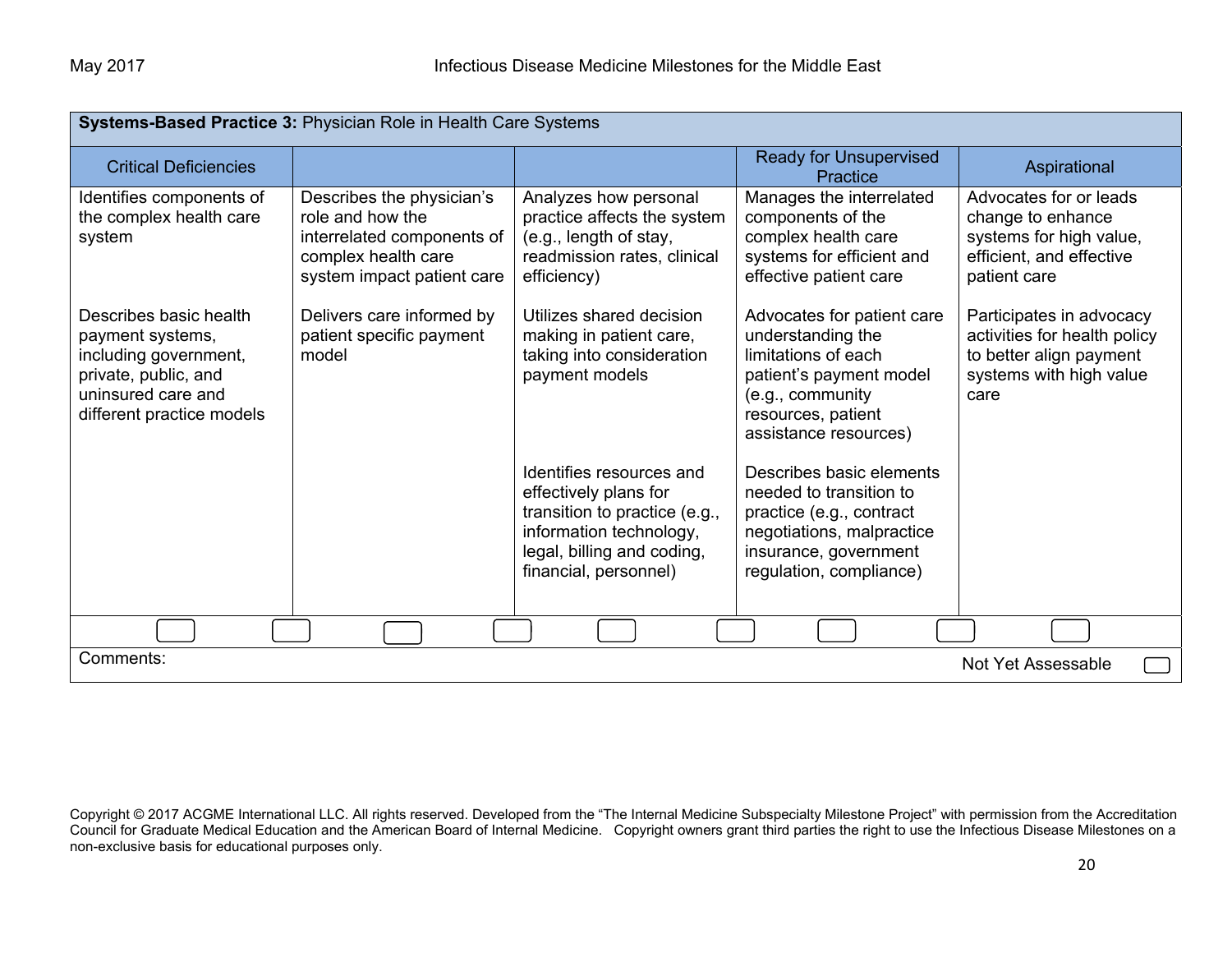| Practice-Based Learning and Improvement 1: Evidence-Based and Informed Practice                                                                             |                                                                                                                             |                                                                                                                                  |                                                                                                                                                                     |                                                                                                                                                    |
|-------------------------------------------------------------------------------------------------------------------------------------------------------------|-----------------------------------------------------------------------------------------------------------------------------|----------------------------------------------------------------------------------------------------------------------------------|---------------------------------------------------------------------------------------------------------------------------------------------------------------------|----------------------------------------------------------------------------------------------------------------------------------------------------|
| <b>Critical Deficiencies</b>                                                                                                                                |                                                                                                                             |                                                                                                                                  | Ready for Unsupervised<br>Practice                                                                                                                                  | Aspirational                                                                                                                                       |
| Demonstrates how to<br>access and use available<br>evidence, and incorporate<br>patient preferences and<br>values in order to care for a<br>routine patient | Articulates clinical<br>questions and elicits<br>patient preferences and<br>values in order to guide<br>evidence-based care | Locates and applies the<br>best available evidence.<br>integrated with patient<br>preference, to the care<br>of complex patients | Critically appraises and<br>applies evidence even in<br>the face of uncertainty and<br>conflicting evidence to<br>guide care, tailored to the<br>individual patient | Coaches others to critically<br>appraise and apply<br>evidence for complex<br>patients, and/or<br>participates in the<br>development of guidelines |
|                                                                                                                                                             |                                                                                                                             |                                                                                                                                  |                                                                                                                                                                     |                                                                                                                                                    |
| Comments:                                                                                                                                                   |                                                                                                                             |                                                                                                                                  |                                                                                                                                                                     | Not Yet Assessable                                                                                                                                 |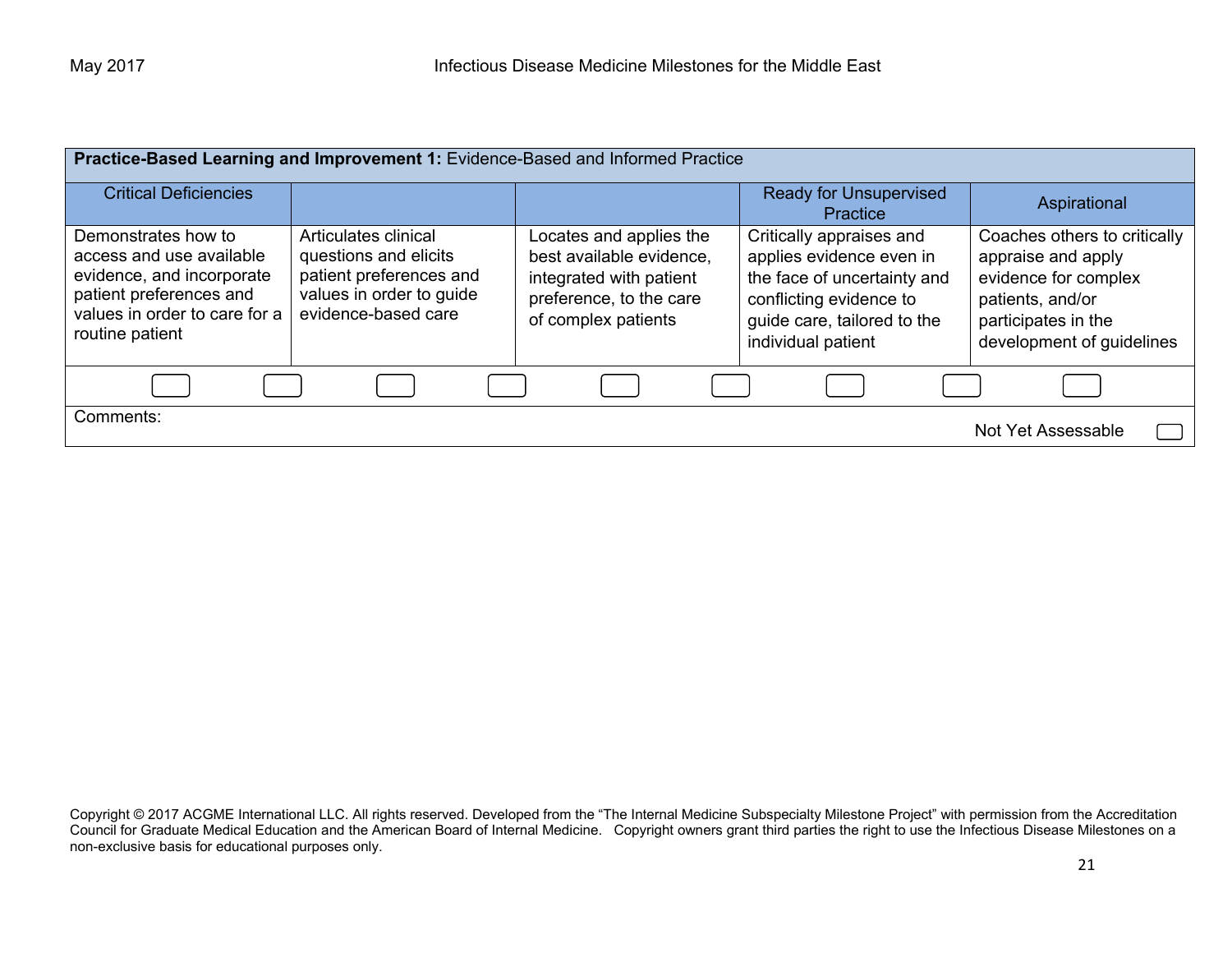| <b>Practice-Based Learning and Improvement 2: Reflective Practice and Commitment to Personal Growth</b> |                                                                                                                        |                                                                                                                                            |                                                                                                                                      |                                                                                            |
|---------------------------------------------------------------------------------------------------------|------------------------------------------------------------------------------------------------------------------------|--------------------------------------------------------------------------------------------------------------------------------------------|--------------------------------------------------------------------------------------------------------------------------------------|--------------------------------------------------------------------------------------------|
| <b>Critical Deficiencies</b>                                                                            |                                                                                                                        |                                                                                                                                            | <b>Ready for Unsupervised</b><br><b>Practice</b>                                                                                     | Aspirational                                                                               |
| Accepts responsibility for<br>personal and professional<br>development by<br>establishing goals         | Demonstrates openness to<br>performance data<br>(feedback and other input)<br>in order to inform goals                 | Seeks performance data<br>episodically, with<br>adaptability and humility                                                                  | Intentionally seeks<br>performance data<br>consistently, with<br>adaptability and humility                                           | Role models consistently<br>seeking performance data,<br>with adaptability and<br>humility |
| Identifies the factors that<br>contribute to gap(s)<br>between expectations and<br>actual performance   | Analyzes and reflects on<br>the factors that contribute<br>to gap(s) between<br>expectations and actual<br>performance | Analyzes, reflects on, and<br>institutes behavioral<br>change(s) to narrow the<br>gap(s) between<br>expectations and actual<br>performance | Challenges assumptions<br>and considers alternatives<br>in narrowing the gap $(s)$<br>between expectations and<br>actual performance | Coaches others on<br>reflective practice                                                   |
| <b>Actively seeks</b><br>opportunities to improve                                                       | Designs and implements a<br>learning plan, with<br>prompting                                                           | Independently creates and<br>implements a learning plan                                                                                    | Uses performance data to<br>measure the effectiveness<br>of the learning plan and,<br>when necessary, improves<br>ıt                 | Facilitates the design and<br>implementation of learning<br>plans for others               |
|                                                                                                         |                                                                                                                        |                                                                                                                                            |                                                                                                                                      |                                                                                            |
| Comments:                                                                                               |                                                                                                                        |                                                                                                                                            |                                                                                                                                      | Not Yet Assessable                                                                         |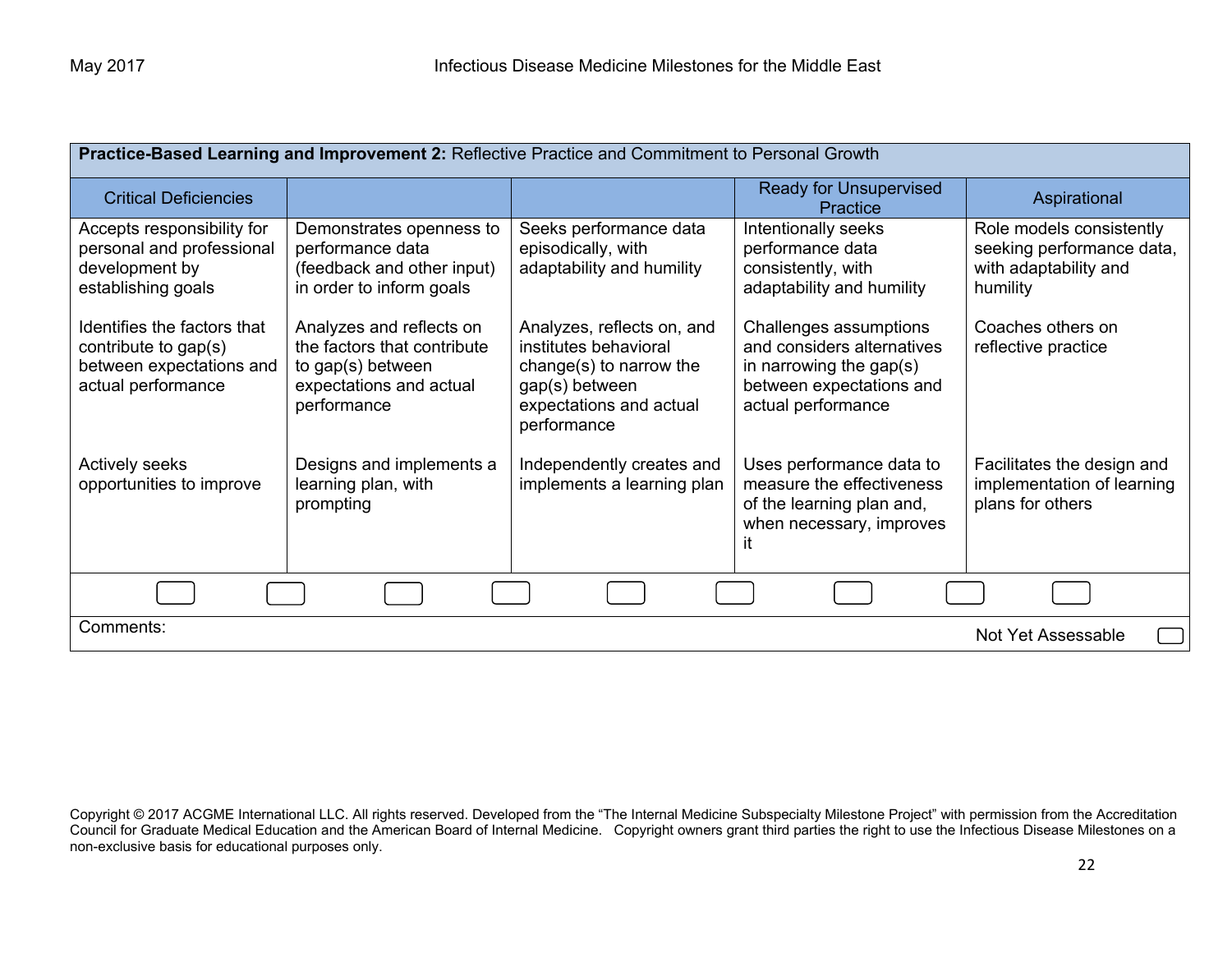| <b>Professionalism 1: Professional Behavior and Ethical Principles</b>                                                                                                                                                                                    |                                                                             |                                                                                            |                                                                                                                                                                                                              |                                                                                                                                           |  |
|-----------------------------------------------------------------------------------------------------------------------------------------------------------------------------------------------------------------------------------------------------------|-----------------------------------------------------------------------------|--------------------------------------------------------------------------------------------|--------------------------------------------------------------------------------------------------------------------------------------------------------------------------------------------------------------|-------------------------------------------------------------------------------------------------------------------------------------------|--|
| <b>Critical Deficiencies</b>                                                                                                                                                                                                                              |                                                                             |                                                                                            | <b>Ready for Unsupervised</b><br><b>Practice</b>                                                                                                                                                             | Aspirational                                                                                                                              |  |
| Identifies and describes<br>potential triggers for<br>professionalism lapses                                                                                                                                                                              | Demonstrates insight into<br>professional behavior in<br>routine situations | Demonstrates professional<br>behavior in complex or<br>stressful situations                | Recognizes situations that<br>may trigger professionalism<br>lapses and intervenes to<br>prevent lapses in self and<br>others                                                                                | Coaches others when their<br>behavior fails to meet<br>professional expectations                                                          |  |
| Describes when and<br>how to appropriately<br>report professionalism<br>lapses, including<br>strategies for<br>addressing common<br>barriers                                                                                                              | Takes responsibility for<br>own professionalism<br>lapses                   | Analyzes complex<br>situations using ethical<br>principles                                 | Recognizes and utilizes<br>appropriate resources for<br>managing and resolving<br>ethical dilemmas as needed<br>(e.g., ethics consultations,<br>literature review, risk<br>management/legal<br>consultation) | Identifies and seeks to<br>address system-level<br>factors that induce or<br>exacerbate ethical<br>problems or impede their<br>resolution |  |
| <b>Demonstrates</b><br>knowledge of the ethical<br>principles underlying<br>informed consent,<br>surrogate decision<br>making, advance<br>directives,<br>confidentiality, error<br>disclosure, stewardship<br>of limited resources,<br>and related topics | Analyzes straightforward<br>situations using ethical<br>principles          | Recognizes need to seek<br>help in managing and<br>resolving complex ethical<br>situations |                                                                                                                                                                                                              |                                                                                                                                           |  |
|                                                                                                                                                                                                                                                           |                                                                             |                                                                                            |                                                                                                                                                                                                              |                                                                                                                                           |  |
| Comments:                                                                                                                                                                                                                                                 | Not Yet Assessable                                                          |                                                                                            |                                                                                                                                                                                                              |                                                                                                                                           |  |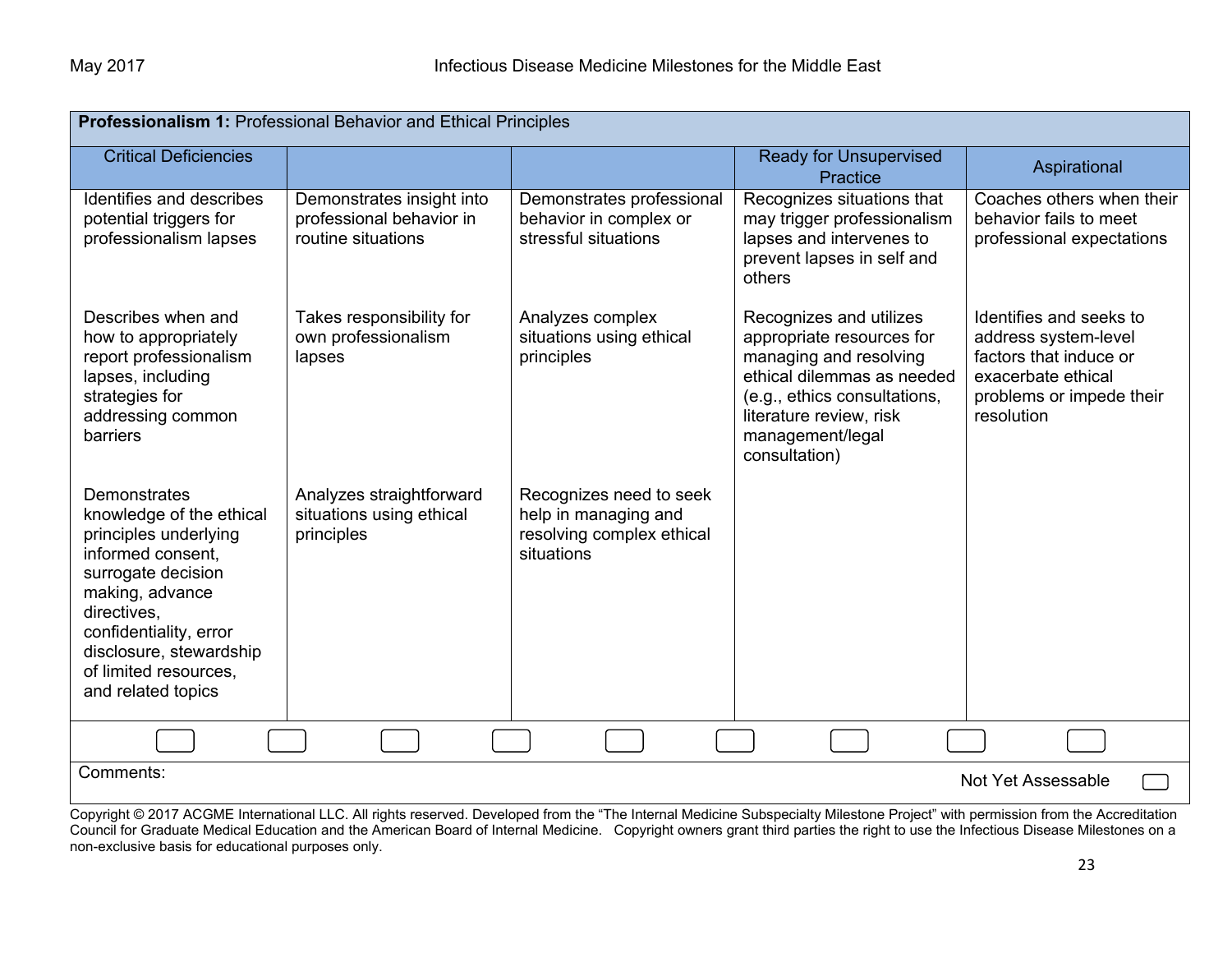| Professionalism 2: Accountability/Conscientiousness                                                                                                                                                                 |                                                                                                                                  |                                                                                                                                               |                                                                                                                             |                                       |
|---------------------------------------------------------------------------------------------------------------------------------------------------------------------------------------------------------------------|----------------------------------------------------------------------------------------------------------------------------------|-----------------------------------------------------------------------------------------------------------------------------------------------|-----------------------------------------------------------------------------------------------------------------------------|---------------------------------------|
| <b>Critical Deficiencies</b>                                                                                                                                                                                        |                                                                                                                                  |                                                                                                                                               | <b>Ready for Unsupervised</b><br><b>Practice</b>                                                                            | Aspirational                          |
| Takes responsibility for<br>failure to complete tasks<br>and responsibilities,<br>identifies potential<br>contributing factors, and<br>describes strategies for<br>ensuring timely task<br>completion in the future | Performs tasks and<br>responsibilities in a<br>timely manner with<br>appropriate attention to<br>detail in routine<br>situations | Performs tasks and<br>responsibilities in a<br>timely manner with<br>appropriate attention to<br>detail in complex or<br>stressful situations | Recognizes situations<br>that may impact others'<br>ability to complete tasks<br>and responsibilities in a<br>timely manner | Takes ownership of<br>system outcomes |
| Responds promptly to<br>requests or reminders to<br>complete tasks and<br>responsibilities                                                                                                                          | Recognizes situations<br>that may impact own<br>ability to complete tasks<br>and responsibilities in a<br>timely manner          | Proactively implements<br>strategies to ensure that<br>the needs of patients,<br>teams, and systems are<br>met                                |                                                                                                                             |                                       |
|                                                                                                                                                                                                                     |                                                                                                                                  |                                                                                                                                               |                                                                                                                             |                                       |
| Comments:                                                                                                                                                                                                           |                                                                                                                                  |                                                                                                                                               |                                                                                                                             | Not Yet Assessable                    |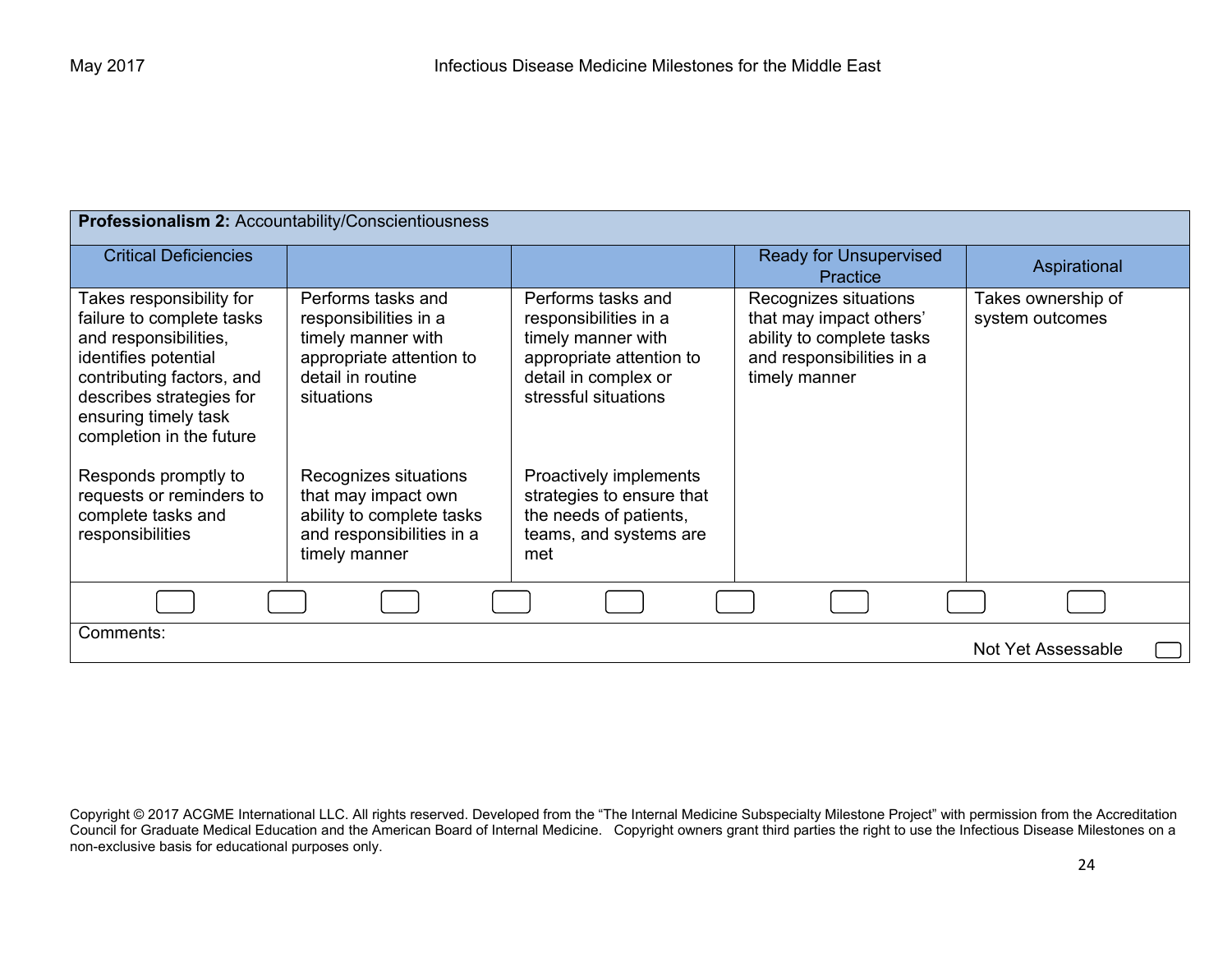| Professionalism 3: Self-Awareness and Help-Seeking                                  |                                                                                  |                                                                                                                        |                                                                                                                  |                                                                                                                                 |
|-------------------------------------------------------------------------------------|----------------------------------------------------------------------------------|------------------------------------------------------------------------------------------------------------------------|------------------------------------------------------------------------------------------------------------------|---------------------------------------------------------------------------------------------------------------------------------|
| <b>Critical Deficiencies</b>                                                        |                                                                                  |                                                                                                                        | <b>Ready for Unsupervised</b><br>Practice                                                                        | Aspirational                                                                                                                    |
| Recognizes status of<br>personal and<br>professional well-being,<br>with assistance | Independently<br>recognizes status of<br>personal and<br>professional well-being | With assistance,<br>proposes a plan to<br>optimize personal and<br>professional well-being                             | Independently develops a<br>plan to optimize personal<br>and professional well-being                             | Coaches others when<br>emotional responses or<br>limitations in<br>knowledge/skills do not<br>meet professional<br>expectations |
| Recognizes limits in the<br>knowledge/skills of self<br>or team, with assistance    | Independently<br>recognizes limits in the<br>knowledge/skills of self<br>or team | With assistance,<br>proposes a plan to<br>remediate or improve<br>limits in the<br>knowledge/skills of self<br>or team | Independently develops a<br>plan to remediate or<br>improve limits in the<br>knowledge/skills of self or<br>team |                                                                                                                                 |
|                                                                                     | Demonstrates<br>appropriate help-seeking<br>behaviors                            |                                                                                                                        |                                                                                                                  |                                                                                                                                 |
|                                                                                     |                                                                                  |                                                                                                                        |                                                                                                                  |                                                                                                                                 |
| Comments:                                                                           |                                                                                  |                                                                                                                        |                                                                                                                  | Not Yet Assessable                                                                                                              |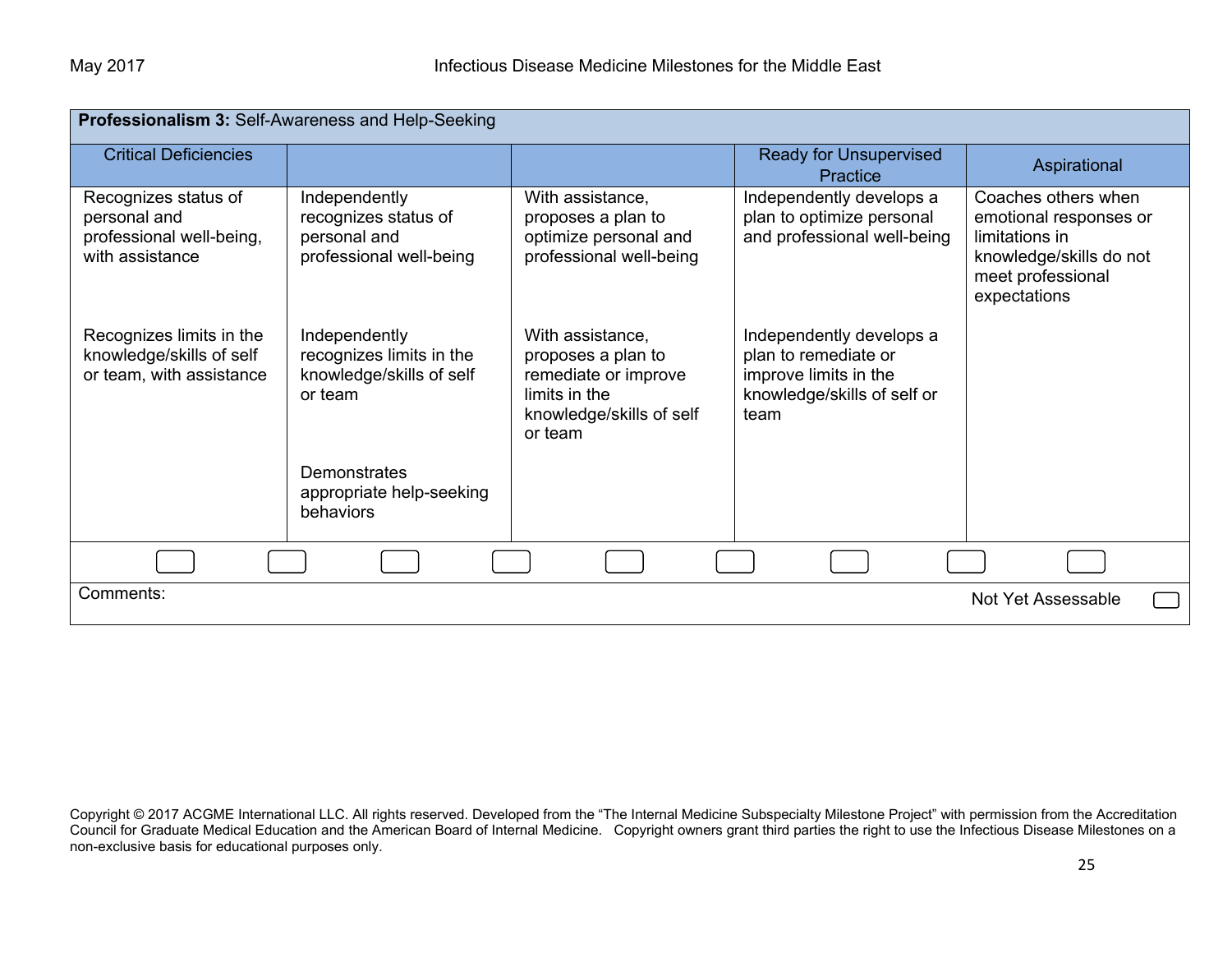| Interpersonal and Communication Skills 1: Patient- and Family-Centered Communication                                                                                                       |                                                                                                                                                                                                                         |                                                                                                                                                                                                   |                                                                                                                                                                            |                                                                                                                                              |
|--------------------------------------------------------------------------------------------------------------------------------------------------------------------------------------------|-------------------------------------------------------------------------------------------------------------------------------------------------------------------------------------------------------------------------|---------------------------------------------------------------------------------------------------------------------------------------------------------------------------------------------------|----------------------------------------------------------------------------------------------------------------------------------------------------------------------------|----------------------------------------------------------------------------------------------------------------------------------------------|
| <b>Critical Deficiencies</b>                                                                                                                                                               |                                                                                                                                                                                                                         |                                                                                                                                                                                                   | <b>Ready for Unsupervised</b><br>Practice                                                                                                                                  | Aspirational                                                                                                                                 |
| Uses language and non-<br>verbal behavior to<br>demonstrate respect and<br>establish rapport                                                                                               | Establishes a therapeutic<br>relationship in<br>straightforward<br>encounters using active<br>listening and clear<br>language                                                                                           | Establishes a therapeutic<br>relationship<br>in challenging patient<br>encounters                                                                                                                 | Easily establishes<br>therapeutic relationships,<br>with attention to<br>patient/family concerns<br>and context, regardless of<br>complexity                               | Mentors others in situational<br>awareness and critical self-<br>reflection to consistently<br>develop positive therapeutic<br>relationships |
| Identifies common barriers to<br>effective communication<br>(e.g., language, disability)<br>while accurately<br>communicating own role<br>within the health care system                    | Identifies complex barriers<br>to effective<br>communication (e.g.,<br>health literacy, cultural)                                                                                                                       | When prompted, reflects<br>on personal biases while<br>attempting to minimize<br>communication barriers                                                                                           | Independently recognizes<br>personal biases while<br>attempting to proactively<br>minimize communication<br>barriers                                                       | Role models self-<br>awareness practice while<br>identifying teaching a<br>contextual approach to<br>minimize communication<br>barriers      |
| Identifies the need to adjust<br>communication strategies<br>based on assessment of<br>patient/family expectations<br>and understanding of their<br>health status and treatment<br>options | Organizes and initiates<br>communication with<br>patients/families by<br>introducing stakeholders,<br>setting the agenda,<br>clarifying expectations,<br>and verifying an<br>understanding of the<br>clinical situation | With guidance, sensitively<br>and compassionately<br>delivers medical<br>information; elicits<br>patient/family values, goals<br>and preferences; and<br>acknowledges uncertainty<br>and conflict | Independently uses<br>shared decision making to<br>align patient/family<br>values, goals, and<br>preferences with<br>treatment options to make<br>a personalized care plan | Role models shared<br>decision making in<br>patient/family<br>communication in situations<br>with a high degree of<br>uncertainty/conflict   |
|                                                                                                                                                                                            |                                                                                                                                                                                                                         |                                                                                                                                                                                                   |                                                                                                                                                                            |                                                                                                                                              |
| Comments:                                                                                                                                                                                  |                                                                                                                                                                                                                         |                                                                                                                                                                                                   |                                                                                                                                                                            | Not Yet Assessable                                                                                                                           |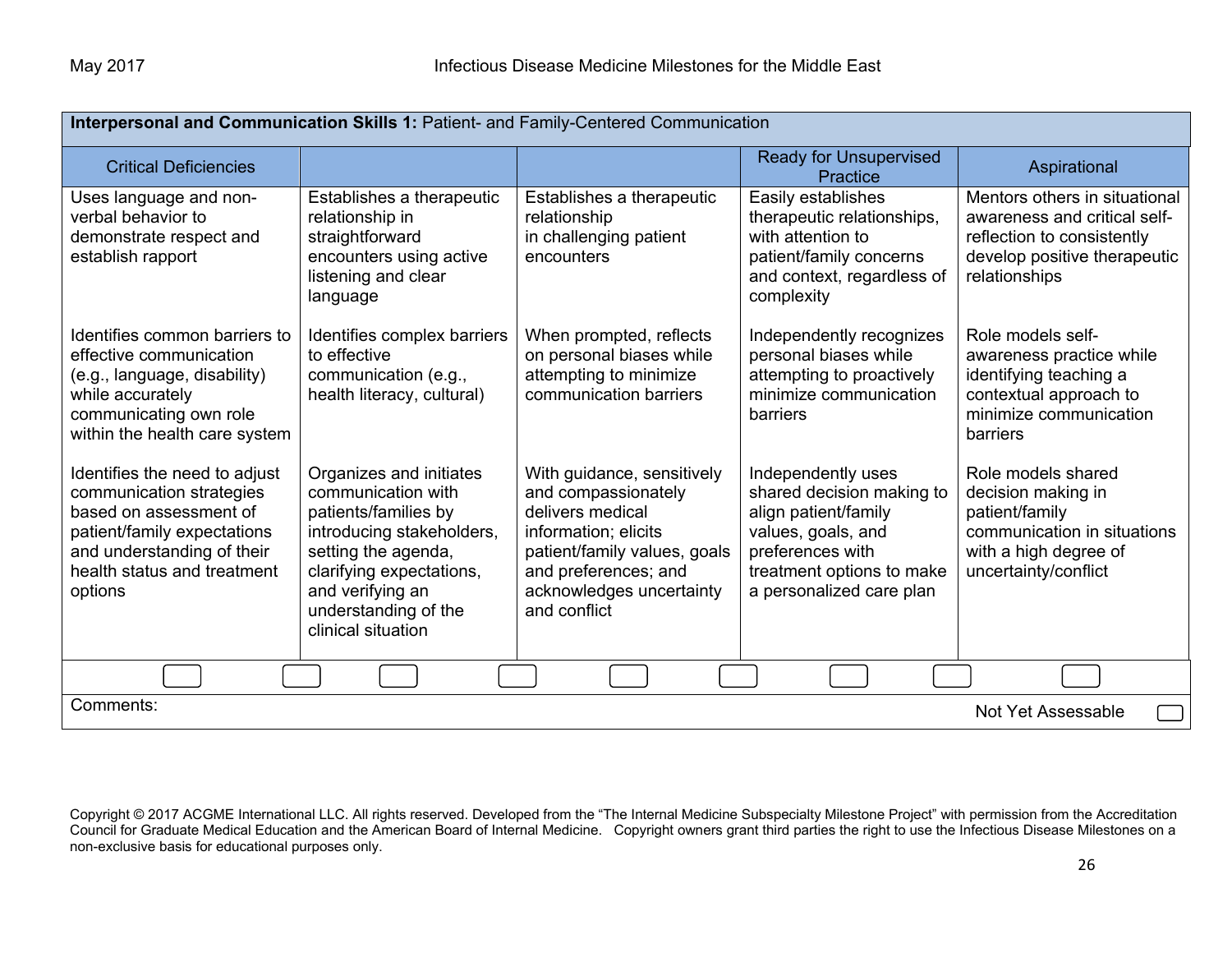| Interpersonal and Communication Skills 2: Interprofessional and Team Communication |                                                                                 |                                                                            |                                                                                                                 |                                                                                                                                                 |
|------------------------------------------------------------------------------------|---------------------------------------------------------------------------------|----------------------------------------------------------------------------|-----------------------------------------------------------------------------------------------------------------|-------------------------------------------------------------------------------------------------------------------------------------------------|
| <b>Critical Deficiencies</b>                                                       |                                                                                 |                                                                            | <b>Ready for Unsupervised</b><br>Practice                                                                       | Aspirational                                                                                                                                    |
| Respectfully requests a<br>consultation                                            | Clearly and concisely<br>requests a consultation                                | Checks own<br>understanding of<br>consultant<br>recommendations            | Coordinates<br>recommendations from<br>different members of the<br>health care team to<br>optimize patient care | Role models flexible<br>communication strategies<br>that value input from all<br>health care team<br>members, resolving<br>conflict when needed |
| Respectfully receives a<br>consultation request                                    | Clearly and concisely<br>responds to a consultation<br>request                  | Checks understanding of<br>recommendations when<br>providing consultation  | Communicates feedback<br>and constructive criticism to<br>superiors                                             | Facilitates regular health<br>care team-based feedback<br>in complex situations                                                                 |
| Uses language that<br>values all members of<br>the health care team                | Communicates<br>information effectively<br>with all health care team<br>members | Uses active listening to<br>adapt communication<br>style to fit team needs |                                                                                                                 |                                                                                                                                                 |
|                                                                                    | Solicits feedback on<br>performance as a member<br>of the health care team      | Communicates concerns<br>and provides feedback to<br>peers and learners    |                                                                                                                 |                                                                                                                                                 |
|                                                                                    |                                                                                 |                                                                            |                                                                                                                 |                                                                                                                                                 |
| Comments:                                                                          |                                                                                 |                                                                            |                                                                                                                 | Not Yet Assessable                                                                                                                              |